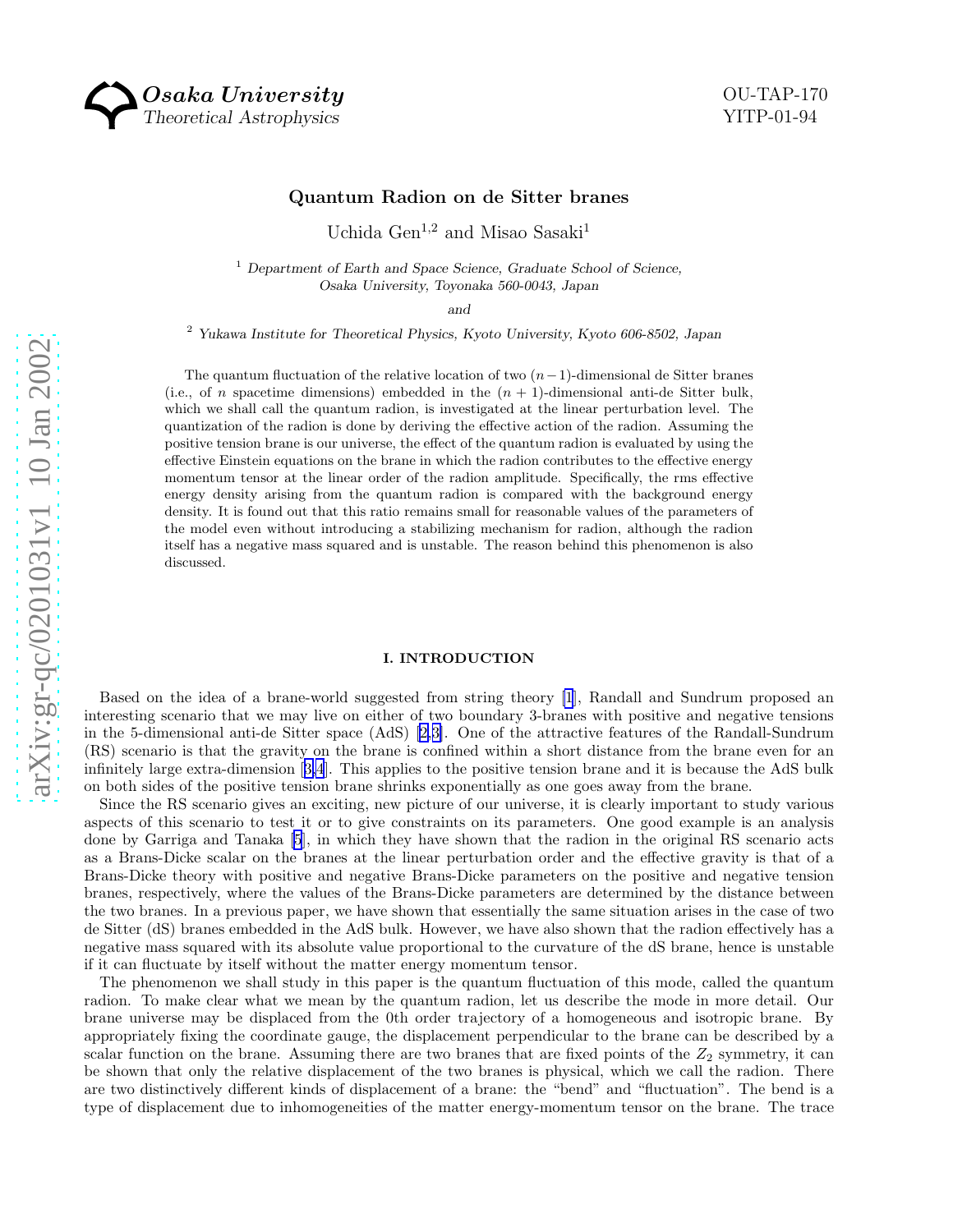<span id="page-1-0"></span>of the energy-momentum acts as an additional tension of the brane, and the brane must "bend" accordingly. The relative bend is described by the mode of radion that couples with the source on the branes, and it can be written as a functional of the energy-momentum tensor[[4,5\]](#page-16-0). In the context of the quasi-localized gravity discussed by Gregory, Rubakov & Sibiryakov[[6\]](#page-16-0), the role of this type of radion has been extensively studied [[7–11\]](#page-16-0). On the other hand, the "fluctuation" is a type of displacement that is purely geometrical, which obeys a free wave equation without source. The relative displacement of this kind is the mode of radion which we shall discuss in this paper. This mode of radion was studied first by Charmousis, Gregory and Rubakov for the RS branes whose effective radion mass is zero by solving the field equations for the RS branes[[12\]](#page-16-0) and by Chacko and Fox[[13](#page-16-0)] for the dS and AdS branes whose effective radion mass squared are negative and positive, respectively.

The fact that the radion mass squared is negative (or zero) suggests the (marginal) instability of the two brane system. In fact, in the case of the original RS flat two brane model[[2\]](#page-16-0), the negativity of the Brans-Dicke parameter on the negative tension brane [\[4](#page-16-0)] can be regarded as a result of this marginal instability. To recover the stability, Goldberger & Wise introduced a bulk scalar field [\[14](#page-16-0)] that couples to the branes in such a way that the distance between the two branes is stabilized. However, it should be also noted that the effective Brans-Dicke parameter on the positive tension brane is positive and it can be large enough to be consistent with experiments for the separation of the branes larger than the AdS curvature radius at least at the linear perturbation order[[4\]](#page-16-0). Hence a stabilization mechanism may be unnecessary if we live on the positive tension brane. We therefore do not introduce a stabilization mechanism.

We shall work on the system that consists of an  $(n + 1)$ -dimensional AdS bulk spacetime bounded by two branes of constant curvature that are fixed points of the  $Z_2$ -symmetry. The zero-curvature branes correspond to the flat RS branes[[2,3\]](#page-16-0), while the positive-constant curvature branes correspond to the dS branes[[15\]](#page-16-0). Our main concern is of course the dS brane case, but we treat the flat brane case simultaneously to make clear the similarities and differences between the two cases.

The dS brane case is of particular interest because it gives a good model of braneworld inflation. In the standard 4-dimensional inflation, the quantum vacuum fluctuations play a very important role. It is therefore natural to ask if the quantum radion fluctuations play an important role, if not disastrous, in the braneworld inflation.

It should be mentioned that historically a very similar situation was analyzed by Garriga and Vilenkin [\[16,17](#page-16-0)] in which they considered the fluctuations of a thin domain wall in  $(N + 1)$  spacetime dimensions. Although they assumed the Minkowski background, many of the results obtained there apply equally to the present case. In particular, they showed that the wall fluctuation mode is represented by a scalar field living on the N-dimensional de Sitter space which describes the internal metric on the domain wall, and the scalar field has the negative mass squared  $-NH^2$ .

The paper is organized as follows. In Sec. II, we describe the background spacetime and our notation. In Sec. [III,](#page-2-0) we solve the perturbation equation in the bulk that describes the radion mode. We find there is a gauge degree of freedom that should be carefully treated in the dS brane case in contrast to the flat brane case where no such subtlety arises. In Sec. [IV,](#page-5-0) assuming the dependence on the extra dimensional coordinate that solves the perturbation equation in the bulk, we derive the effective action for the radion and quantize it. In Sec. [V](#page-8-0), based on the result obtained in Sec. [IV](#page-5-0), we evaluate the effective energy density of the radion on the brane which is present at the linear order in the radion amplitude, and estimate its effect by calculating the rms value. We find the effect remains small for reasonable values of the model parameters even though the radion itself is unstable. In Sec. [VI,](#page-9-0) we summarize our results and discuss the implications.

#### II. BACKGROUND

First, we summarize the basic equations of the system and explain our notation. The system we consider is a  $Z_2$  symmetric  $(n + 1)$ -dimensional bulk spacetime with two  $(n - 1)$ -dimensional branes as the fixed points of the symmetry. The bulk metric  $g_{ab}$  obeys the  $(n + 1)$ -dimensional Einstein equation:

$$
^{(n+1)}G_{ab} + \Lambda_{n+1}g_{ab} = \kappa^2 T_{ab} \,, \tag{2.1}
$$

where  $\kappa^2$  is the  $(n+1)$ -dimensional gravitational constant,  $\Lambda_{n+1}$  is the  $(n+1)$ -dimensional cosmological constant which we assume to be negative, and  $T_{ab}$  is localized on the branes. We use the Latin indices for  $(n + 1)$ dimensional tensor fields in the bulk and the Greek indices for n-dimensional tensor fields on the brane. Denoting the n-dimensional metric on the brane by  $q_{\mu\nu}$ , we decompose the localized energy momentum tensor  $T_{ab}$  into the tension part  $-\sigma q_{\mu\nu}$  and the matter part  $\tau_{\mu\nu}$ . Then Eq. (2.1) reduces to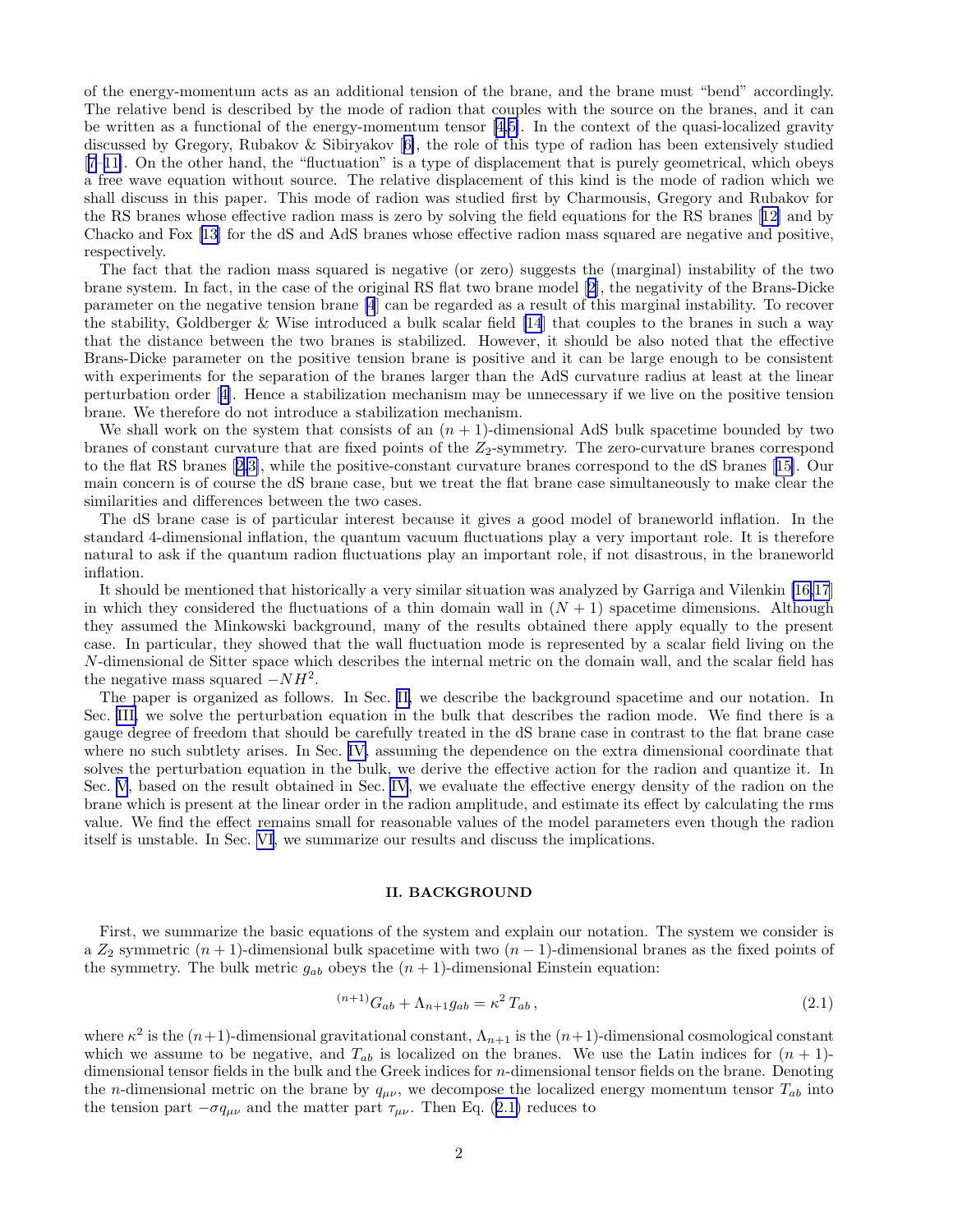$$
{}^{(n)}G_{\mu\nu} + \Lambda_n q_{\mu\nu} = \kappa_n^2 \tau_{\mu\nu} + \kappa^4 \tau_{\mu\nu} - E_{\mu\nu}
$$
\n(2.2)

<span id="page-2-0"></span>onthe brane [[18\]](#page-16-0), where  $\pi_{\mu\nu}$  is a tensor field quadratic in  $\tau_{\mu\nu}$ , and  $E_{\mu\nu}$  is the projected  $(n+1)$ -dimensional Weyl tensor defined by  $E_{\mu\nu} := {}^{(n+1)}C^a_{\mu b\nu}n_a n^b$  with  $n^a$  being the unit vector normal to the brane. The constants  $\Lambda_n$ and  $\kappa_n^2$  are related to the basic constants of the systems as<sup>\*</sup>

$$
\Lambda_n := \frac{n-2}{n} \kappa^2 \left( \Lambda_{n+1} + \frac{n}{8(n-1)} \kappa^2 \sigma^2 \right), \quad \kappa_n^2 := \frac{n-2}{4(n-1)} \sigma \kappa^4. \tag{2.3}
$$

It may be noted that although the decomposition of  $T_{ab}$  is not unique, there is no arbitrariness in the metric on the brane.

We consider branes with  $\tau_{\mu\nu} = 0$ . Looking at Eq. (2.2), we see that the  $E_{\mu\nu}$  term can be considered as the effective energy-momentum tensor on the brane induced by the bulk gravitational field,

$$
\tau_{\mu\nu}^{E} := -\frac{1}{\kappa_n^2} E_{\mu\nu} \,. \tag{2.4}
$$

The background we consider is the RS brane system and the dS brane system. To be more precise, the bulk is the  $(n+1)$ -dimensional anti-de Sitter spacetime  $(AdS_{n+1})$  whose metric may be written as

$$
ds^2 = \tilde{g}_{ab}dx^a dx^b = b^2(z) \left[ dz^2 + \gamma_{\mu\nu} dx^{\mu} dx^{\nu} \right]; \qquad b(z) = \frac{\ell \sqrt{\mathcal{K}}}{\sinh \sqrt{\mathcal{K}} z}, \quad \ell = \left[ -\frac{n(n-1)}{2\Lambda_{n+1}} \right]^{1/2} \tag{2.5}
$$

where  $\gamma_{\mu\nu}$  is the metric of a Lorentzian n–dimensional constant curvature space with curvature K = 0 or K = 1, and  $\ell$  is the curvature radius of  $AdS_{n+1}$ . The function  $b(z)$  is called the warp factor. The two branes are placed at the coordinates  $z = z_+$  and  $z = z_-$  ( $z_+ < z_-$ ) with their tensions and cosmological constants given by

$$
\sigma_{\pm} = \pm \frac{2(n-1)}{\kappa^2 \ell} \cosh(\sqrt{\mathcal{K}} z_{\pm}) \quad \text{and} \quad \Lambda_{n,\pm} = \frac{1}{2} \frac{(n-1)(n-2)\mathcal{K}}{b^2(z_{\pm})},\tag{2.6}
$$

which satisfy the effective Einstein equations with  $\tau_{\mu\nu,\pm} = 0$  and  $E_{\mu\nu,\pm} = 0$ . The choice  $\mathcal{K} = 0$  corresponds to the RS brane system while  $\mathcal{K} = 1$  corresponds to the dS brane system. Note that the *n*-dimensional gravitational constant  $\kappa_n^2$  on the positive tension dS brane is related to that on the positive tension RS brane, say  $\kappa_{n,\text{RS}}^2$ , as  $\kappa_n^2 = \kappa_{n,\mathrm{RS}}^2 \cosh z_+.$ 

Although we perform most of our calculation in the coordinate system with  $z$ , sometimes it is more convenient to use the coordinate system with the proper distance coordinate  $r$  defined by

$$
dr = -b(z)dz. \tag{2.7}
$$

It is also useful to introduce the rate of the change in the warp factor  $b(z)$  in the r coordinate, which we shall denote by  $J(z)$ ,

$$
J(z) := \frac{\partial_r b}{b} = -\frac{\partial_z b}{b^2} = \frac{\cosh\sqrt{\mathcal{K}}z}{\ell}.
$$
\n(2.8)

#### III. RADION MODE IN THE BULK

In this section, we consider the gravitational perturbation on the background described in the previous section. Ouranalysis is a generalization and a reformulation of [[12\]](#page-16-0) which discussed the RS brane system ( $K = 0$ ). The 4-dimensional dS and AdS brane system was discussed in [\[13\]](#page-16-0).

We denote the gravitational perturbation by  $h_{ab}$  to the background metric  $\tilde{g}_{ab}$ , i.e.,  $g_{ab} = \tilde{g}_{ab} + h_{ab}$  where  $g_{ab}$ is the full metric. We choose the RS gauge with respect to the positive or negative tension branes and denote

<sup>∗</sup>There is a typo in the corresponding equation in[[5](#page-16-0)].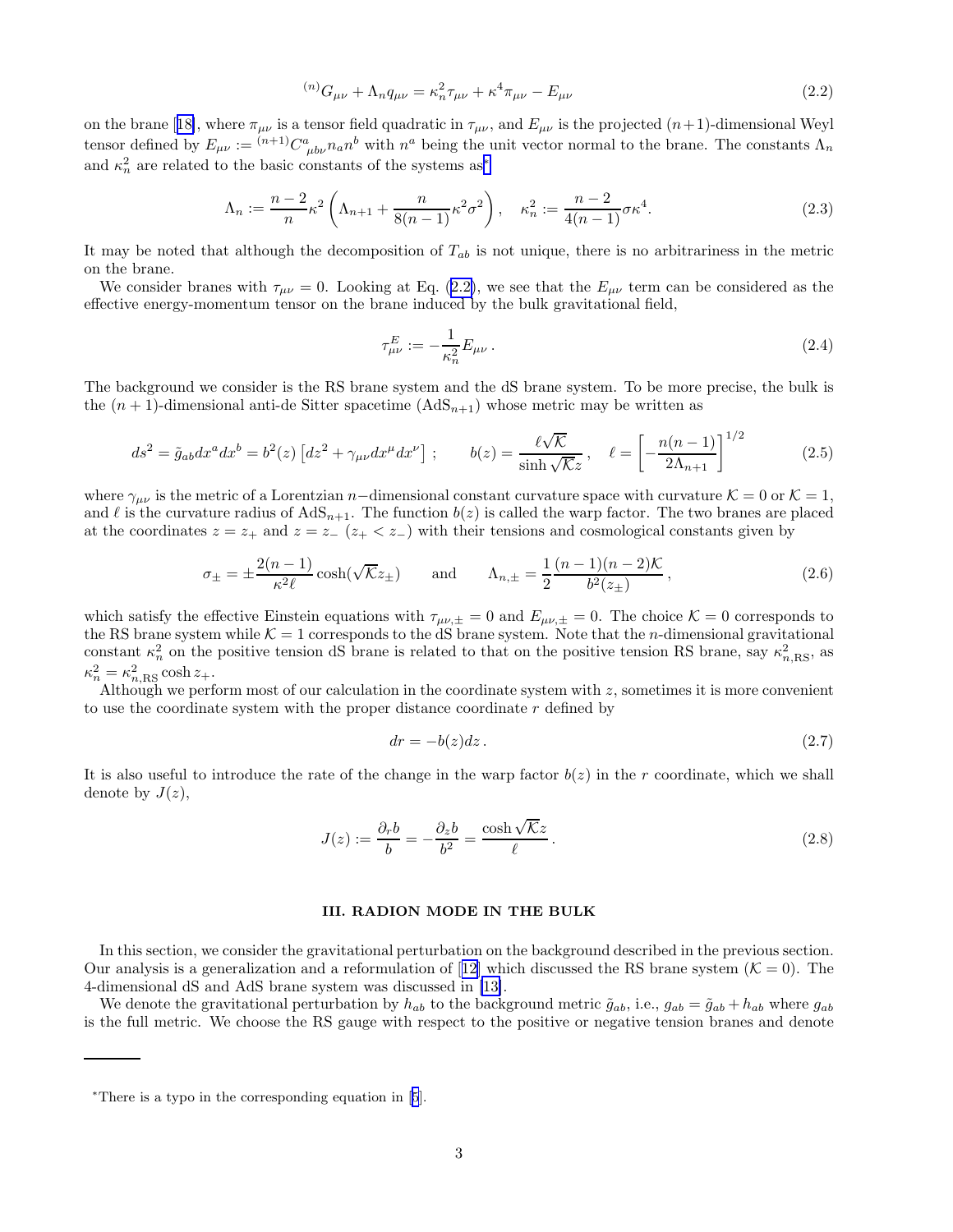<span id="page-3-0"></span>the gravitational perturbation in this gauge by  $h_{\mu\nu}^{[\pm]}$  and the coordinates by  $\{r_{[\pm]}, x_{[\pm}^{\mu]}$  $^{\mu}_{[\pm]}$ }. The RS gauge condition is

$$
h_{55}^{[\pm]} = h_{5\mu}^{[\pm]} = h_{\mu}^{[\pm]\mu} = h_{\mu\nu}^{[\pm];\nu} = 0.
$$
\n(3.1)

In the RS gauge, the Einstein equations [\(2.1](#page-1-0)) simplify to

$$
\left[\frac{1}{b^{n-1}}b\partial_r b^{n-1}b\partial_r + \Box_n - 2\mathcal{K}\right]\frac{h_{\mu\nu}^{[\pm]}}{b^2} = 0.
$$
\n(3.2)

Since  $h_{ab}^{[\pm]}n^a = 0$ , we may use Eq. (A23) of [\[5](#page-16-0)] to obtain the boundary condition on  $h_{ab}^{[\pm]}$ . Expressing the perturbed locations of the branes in terms of  $\varphi^{[\pm]}(x)$  as

$$
r_{[+]} = r_+ + \varphi^{[+]}(x)
$$
 and  $r_{[-]} = r_- + \varphi^{[-]}(x)$ , (3.3)

where  $r_{\pm}$  denote the positions of the background branes, we have

$$
b\partial_r \left[ \frac{h_{\mu\nu}^{[\pm]}}{b^2} \right] = \frac{2}{b} \mathcal{L}_{\mu\nu} \varphi^{[\pm]} \qquad \text{at} \quad r_{[\pm]} = r_{\pm} \mp 0 \,, \tag{3.4}
$$

where

$$
\mathcal{L}_{\mu\nu} := D_{\mu} D_{\nu} + \mathcal{K} \gamma_{\mu\nu} \,. \tag{3.5}
$$

Note that  $\tau_{\mu\nu,\pm}$  is set to zero as we are interested in the gravitational perturbation that does not couple with the matter on the brane. It should be noted here that Eq. (A23) of[[5\]](#page-16-0) is defined from the side with the smaller value of r, while in this paper the boundary condition at the negative tension brane is given from the larger value of r;  $r_{[-]} = r_- + 0$ , hence the signature is reversed. In passing, we also note that Eq. (3.4) may be derived by first introducing the Gaussian normal coordinates with respect to the branes and transforming them to the RS gauge, as was done in[[12\]](#page-16-0).

With the junction condition  $(3.4)$  at hand, we consider a particular solution of the form,

$$
h_{\mu\nu}^{[\pm]} = b^2 u(z) \mathcal{L}_{\mu\nu} \varphi^{[\pm]}(x^{\mu}). \tag{3.6}
$$

The traceless condition on the metric perturbation in the RS gauge demands  $\varphi^{[\pm]}$  to satisfy

$$
[-\Box_n - n\mathcal{K}]\varphi^{[\pm]} = 0,\tag{3.7}
$$

which implies

$$
[-\Box_n + n\mathcal{K}]\mathcal{L}_{\mu\nu}\varphi^{[\pm]} = 0. \tag{3.8}
$$

Then Eq. (3.2) reduces to

$$
\left[\frac{1}{b^{n-1}}\partial_z b^{n-1}\partial_z + (n-2)\mathcal{K}\right]u(z) = 0.
$$
\n(3.9)

The general solution to this equation is obtained as follows. First, it is easy to see that  $u^{(1)}(z) = \ell J(z)$  is a solution. Note here the identity  $\partial_z J(z) = \mathcal{K}b^{-1}(z)$ . Then the other independent solution,  $u^{(2)}(z)$ , may be found using the Wronskian of the above equation, which is

$$
u_n^{(2)}(z) = \ell^{n-2} J(z) \int^z dz' J^{-2}(z') b^{1-n}(z'). \qquad (3.10)
$$

Thus, the general solution of the form (3.6) is

$$
h_{\mu\nu}^{[\pm]} = b^2 \ell^{-1} \left( C^{[\pm]} u^{(1)}(z) + D^{[\pm]} u_n^{(2)}(z) \right) \mathcal{L}_{\mu\nu} \varphi^{[\pm]}, \tag{3.11}
$$

where  $C^{[\pm]}$  and  $D^{[\pm]}$  are constants.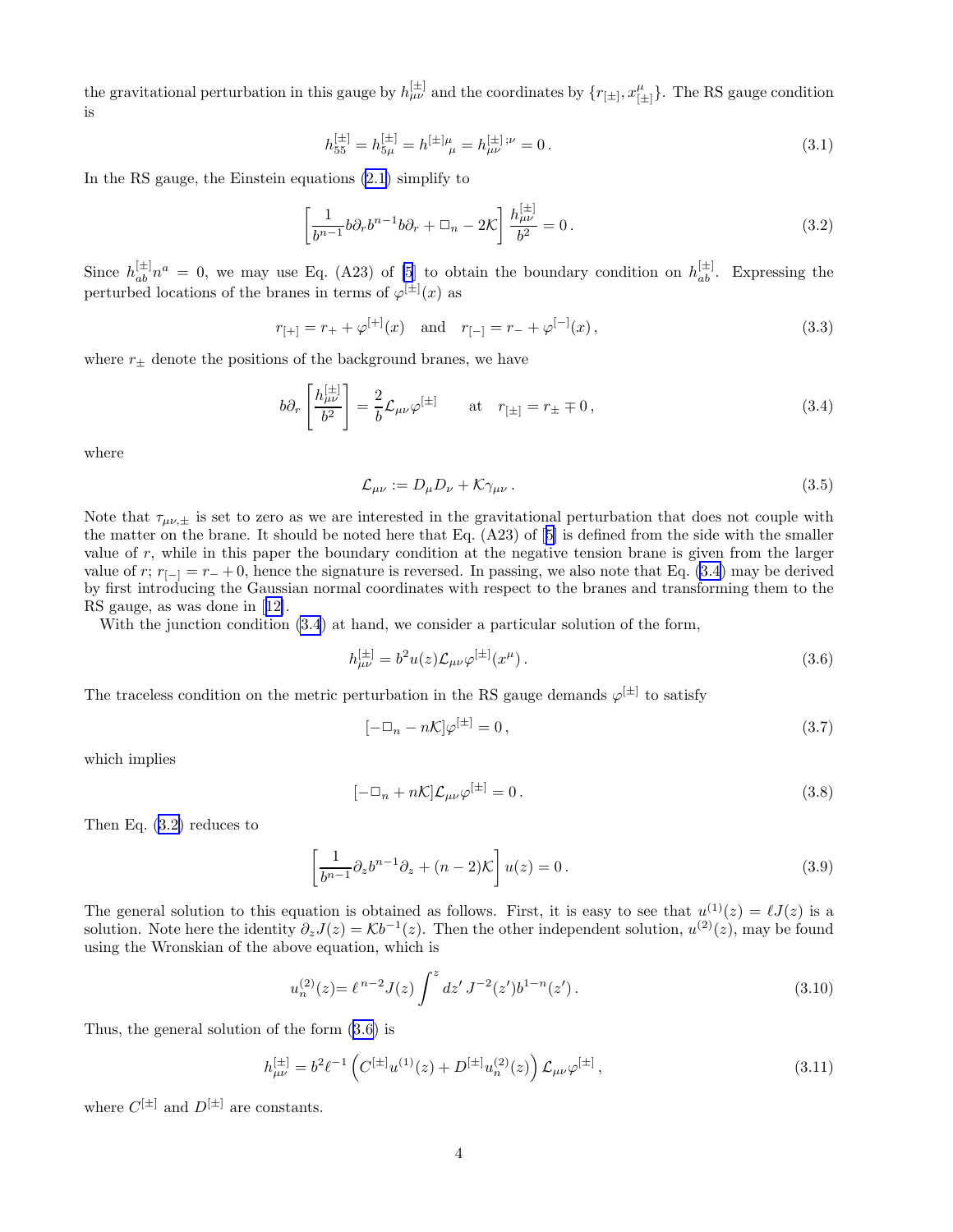<span id="page-4-0"></span>Note that there is an ambiguity in  $u^{(2)}(z)$  which depends on the choice of the integration constant. The change of it induces the change of the coefficient  $C^{[\pm]}$ . This implies the solution  $u^{(1)}$  represents a gauge degree of freedom. In fact, if we evaluate  $E_{\mu\nu}^{[\pm]}$ , we obtain

$$
E_{\mu\nu}^{[\pm]} = -\frac{1}{n-1} [\partial_z^2 - \mathcal{K}] \left( \frac{h_{\mu\nu}^{[\pm]}}{b^2} \right) = -(b/\ell)^{2-n} \ell^{-1} D^{[\pm]} \mathcal{L}_{\mu\nu} \varphi^{[\pm]}, \tag{3.12}
$$

which is independent of  $C^{[\pm]}$ . Note also that the z-dependence of  $E_{\mu\nu}$  is clearly consistent with the boundary condition at the branes with no source on it,  $\partial_z(b^{n-2}E_{\mu\nu})=0$  [\[5](#page-16-0)].

Since  $E_{\mu\nu}$  is a gauge-invariant tensor field, we see that the displacement of the branes should be related as

$$
D^{[+]} \varphi^{[+]} = D^{[-]} \varphi^{[-]}.
$$
\n(3.13)

With the above relation at hand, we can use a residual gauge degree of freedom in the RS gauge to bring the two different sets of the coordinates  $\{x_{[\pm]}^a\}$  to the same coordinates, say  $\{x^a\}$ . This is done by an infinitesimal coordinate transformation,

$$
r \to r + \hat{\xi}^r(x^{\mu}), \qquad x^{\mu} \to x^{\mu} + \frac{\ell}{2} \mathcal{B}^{-2} \hat{\xi}^{r|\mu}(x^{\mu}) + \hat{\xi}^{\mu}(x^{\mu}); \tag{3.14}
$$

$$
\hat{\xi}^r = \frac{\mathcal{K}}{2} \left[ C^{[\pm]} - \alpha D^{[\pm]} \right] \varphi^{[\pm]}, \qquad \hat{\xi}_{\mu} = \frac{1}{2\ell} \left[ C^{[\pm]} - \alpha D^{[\pm]} \right] \varphi^{[\pm]}_{|\mu}, \tag{3.15}
$$

where  $\alpha$  is the yet remaining gauge parameter and the function  $\mathcal{B}(z)$  is defined as

$$
\mathcal{B}^{-2} := -\frac{\ell}{2} \left[ \int_0^z b^{-2} dr \right]^{-1} = \frac{2}{\ell^2} \frac{\cosh \sqrt{\mathcal{K}} z - 1}{\mathcal{K}} = \begin{cases} b^{-2} & (\mathcal{K} = 0) \\ \frac{2}{\ell} (J - \ell^{-1}) & (\mathcal{K} = 1). \end{cases}
$$
(3.16)

The metric perturbation in the unified coordinates  $\{x^a\}$  is

$$
h_{\mu\nu} = b^2 \ell^{-1} \left( \alpha u^{(1)}(z) + u^{(2)}(z) \right) D^{[\pm]} \mathcal{L}_{\mu\nu} \varphi^{[\pm]} \,, \tag{3.17}
$$

and the branes are now placed at

$$
r = r_{\pm} + \left(1 + \frac{\mathcal{K}}{2} \left[ C^{[\pm]} - \alpha D^{[\pm]} \right] \right) \varphi^{[\pm]}.
$$
\n(3.18)

We note that the positions of the two branes cannot fluctuate independently in this unified gauge because of Eq. (3.13). This shows the nature of the radion that it describes the relative displacement of the branes.

With the above form of the metric perturbation and the locations of the branes, we find that the boundary condition on  $h_{ab}$  gives

$$
D^{[\pm]} = -\frac{2\ell}{\alpha \mathcal{K}\ell + b_{\pm} \partial_z u^{(2)}(z_{\pm})} \left( 1 + \frac{\mathcal{K}}{2} \left[ C^{[\pm]} - \alpha D^{[\pm]} \right] \right), \tag{3.19}
$$

which implies

$$
1 + \frac{\mathcal{K}}{2}C^{[\pm]} + \frac{b_{\pm}\partial_z u^{(2)}(z_{\pm})}{2\ell}D^{[\pm]} = 0.
$$
\n(3.20)

An apparent complication in the case of  $\mathcal{K} = 1$  is that this seems to constrain the values of  $C^{[\pm]}$  which is just unphysical, gauge parameters. This can be resolved by considering the integration constant term in  $u^{(2)}$  defined inEq. ([3.10](#page-3-0)). For a change of  $C^{[\pm]}$  as

$$
C^{[\pm]}\to C^{[\pm]}+\beta\,,\tag{3.21}
$$

we consider the simultaneous change of the integration constant term in  $u^{(2)}$  as

$$
u^{(2)} \to u^{(2)} - (D^{[\pm]} \beta) u^{(1)}, \tag{3.22}
$$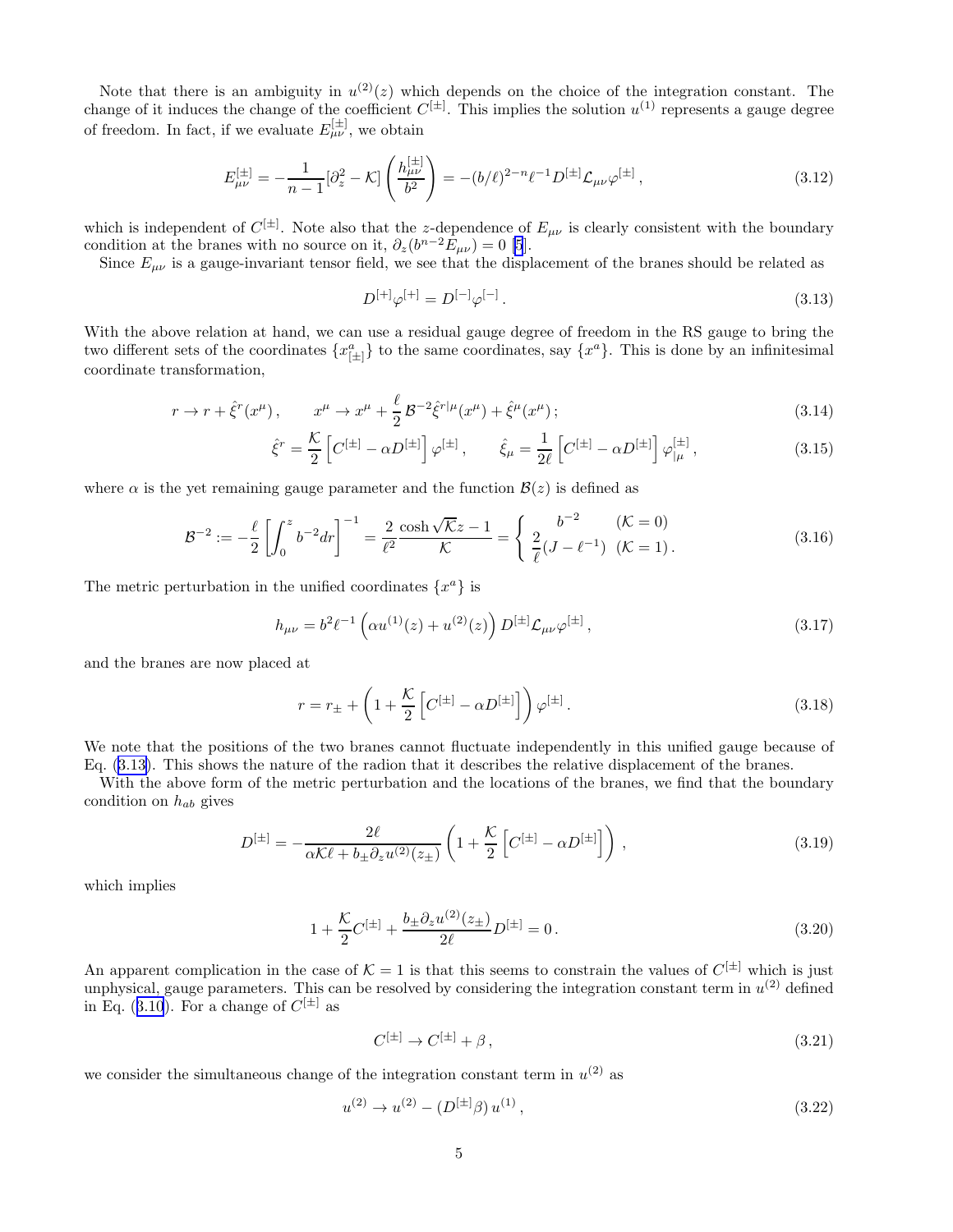<span id="page-5-0"></span>which results in

$$
\partial_z u^{(2)} \to \partial_z u^{(2)} - D^{[\pm]} \beta \frac{\mathcal{K}\ell}{b} \,. \tag{3.23}
$$

Thiscombined change of  $C^{[\pm]}$  and the integration constant term in  $u^{(2)}(z)$  leaves Eq. ([3.20\)](#page-4-0) as well as  $h_{\mu\nu}^{[\pm]}$ unchanged. One can also see from Eq.  $(3.23)$  the reason for the simplification in the case of  $\mathcal{K} = 0$ , i.e., the change of  $u^{(2)}$  does not affect  $\partial_z u^{(2)}$  if  $\mathcal{K} = 0$ .

Introducing  $\tilde{\varphi}(x)$  defined as

$$
\tilde{\varphi} := -\frac{D^{[+]}\varphi^{[+]}}{2\ell} = -\frac{D^{[-]}\varphi^{[-]}}{2\ell},\tag{3.24}
$$

the results are summarized as

$$
\begin{cases}\n\bullet \quad h_{\mu\nu} = -2b^2(\alpha u^{(1)} + u^{(2)})\mathcal{L}_{\mu\nu}\tilde{\varphi} \quad \text{and} \quad E_{\mu\nu} = 2(b/\ell)^{2-n}\mathcal{L}_{\mu\nu}\tilde{\varphi} \\
\bullet \quad \left(\begin{array}{c} \text{positive} \\ \text{negative} \end{array}\right) \text{ brane at } r = r_{\pm} + L(z_{\pm}; \alpha)\tilde{\varphi}\n\end{cases} \tag{3.25}
$$

where  $L(z; \alpha) := \alpha \ell \mathcal{K} + b(z) \partial_z u^{(2)}(z)$  and  $\tilde{\varphi}$  satisfies

$$
\left[-\Box_n - n\mathcal{K}\right]\tilde{\varphi}(x^\mu) = 0\,. \tag{3.26}
$$

As it should be clear by now, the parameter  $\alpha$  describes the residual freedom of the RS gauge in the unified coordinates. corresponding to the coordinate transformation,  $r \to r + \mathcal{K}f(x^{\mu})$  and  $x^{\mu} \to x^{\mu} + Jf^{|\mu}(x^{\mu})$  with  $f(x^{\mu})$  satisfying  $\mathcal{L}^{\mu}_{\ \mu}f(x^{\mu})=0.$ 

#### IV. QUANTUM RADION

Given the initial data for  $\tilde{\varphi}$ , we obtain the full time evolution of the fluctuations of the brane by solving Eq. (3.26). As the initial data, it is natural to assume that  $\varphi$  is classically null, and only the quantum vacuum fluctuations are present.

To consider the quantum fluctuations of the brane, we need the action for  $\tilde{\varphi}$  in the first place. We obtain it by substituting the classical solution (3.25) into the original action of the system, but without constraining  $\tilde{\varphi}(x)$  to satisfy Eq. (3.26). This is because thus obtained action is already maximized except for the degree of freedom for the brane to fluctuate and hence is adequate for the quantization of such a degree of freedom [\[19](#page-16-0)].

Our system consists of identical bulk spacetimes  $\mathcal{M}_1$  and  $\mathcal{M}_2$  with branes  $\Sigma_+$  and  $\Sigma_-$  that are the boundary hypersurfaces of  $\mathcal{M}_1$  and  $\mathcal{M}_2$  with tensions of  $\sigma_+$  and  $\sigma_-$ , respectively;  $\partial \mathcal{M}_1 = \Sigma_+ \cup \Sigma_-$  and  $\partial \mathcal{M}_2 = \Sigma_+ \cup \Sigma_-$ . The action of such a system is given by

$$
I = I_{R-2\Lambda,1} + I_{R-2\Lambda,2} + I_{K,1} - I_{K,2} + I_{\sigma+1} + I_{\sigma-};
$$
  
\n
$$
I_{R-2\Lambda,1} := \frac{1}{2\kappa^2} \int_{\mathcal{M}_1} \sqrt{-g} \, dr \, d^n x \left[ \binom{n+1}{1} R - 2\Lambda_{n+1} \right], \quad I_{K,1} := \frac{1}{\kappa^2} \int_{\partial \mathcal{M}_1} \sqrt{-g} \, d^n x \, K, \quad I_{\sigma\pm} := -\int_{\Sigma_{\pm}} \sqrt{-g} \, d^n x \, \sigma_{\pm} \,, \tag{4.1}
$$

where  $q_{ab} := g_{ab} - n_a n_b$ ,  $K_{ab} := q_a^c q_b^d \nabla_c n_d$  and  $n^a$  is a unit vector normal to the branes, pointing from  $\mathcal{M}_1$  to  $\mathcal{M}_2$ . The substitution of  $h_{\mu\nu}$  and the locations of the branes given by Eq. (3.25) into the action (4.1), We find

$$
I^{(2)}[\tilde{\varphi}] = \frac{(n-1)(n-2)\ell^{n-1}}{\kappa^2} N_{(n-2)\mathcal{K}} \int d^n x \sqrt{-\gamma} \, \tilde{\varphi} \left[\Box_n + n\mathcal{K}\right] \tilde{\varphi} \,, \tag{4.2}
$$

where

$$
N_{(n-2)K} := \ell^{n-3} \int_{z_+}^{z_-} dz' b^{3-n} = \frac{1}{(n-2)\ell} \Big[ b_- \partial_z u^{(2)}(z_-) - b_+ \partial_z u^{(2)}(z_+) \Big]. \tag{4.3}
$$

The normalization factor  $N_{(n-2)K}$  is found to be identical to the one introduced in [\[5](#page-16-0)] for the normalization of theradion mode of  $E_{\mu\nu}$ . Details of the derivation and its comparison with those by Chiba [[20\]](#page-16-0) and by Chacko and Fox [\[13](#page-16-0)] are given in Appendix [A.](#page-10-0)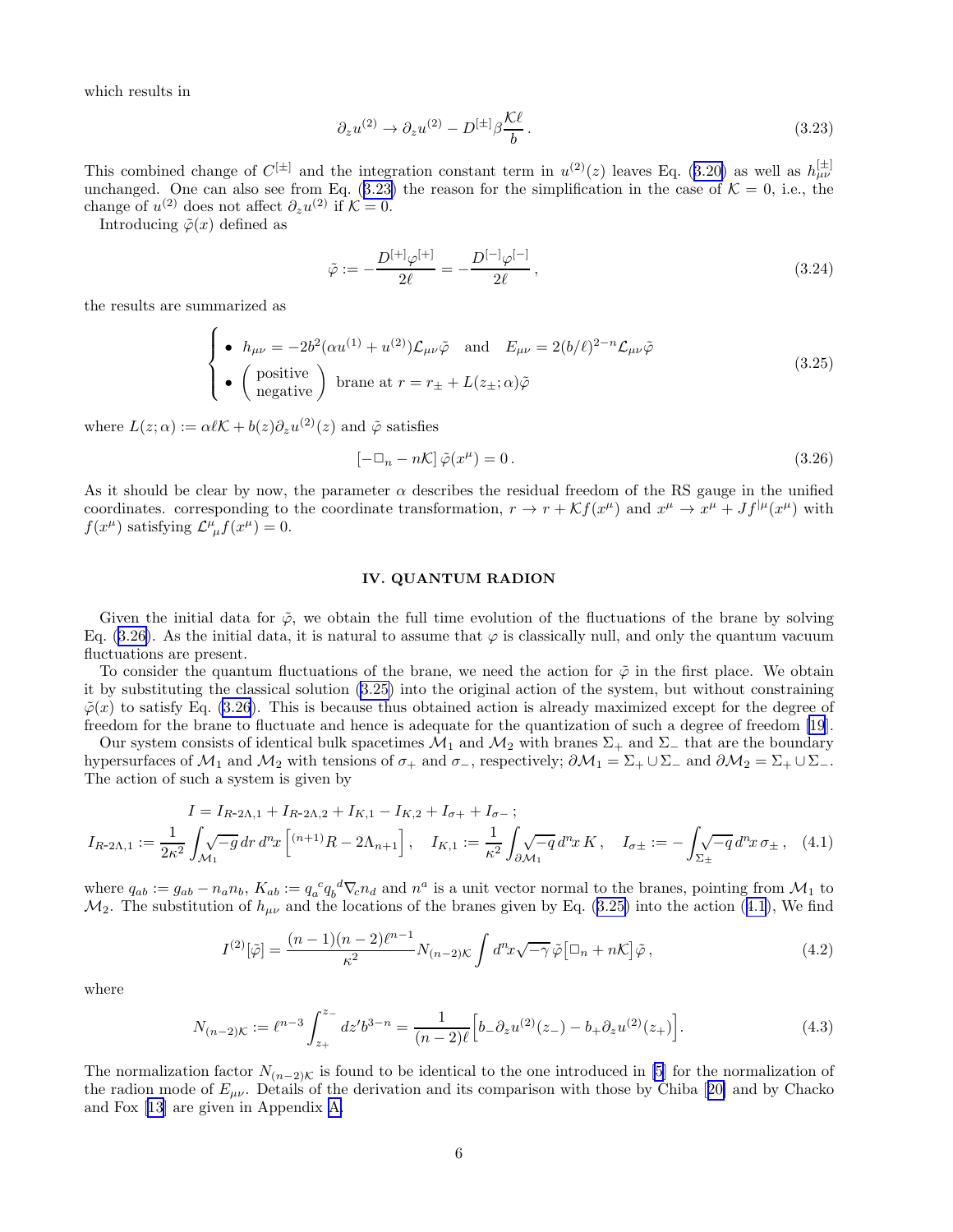<span id="page-6-0"></span>Since  $N_{(n-2)\mathcal{K}} > 0$ , we may normalize  $\tilde{\varphi}$  as

$$
\psi(x^{\mu}) := \sqrt{\frac{2(n-1)(n-2)N_{(n-2)K}\ell}{\kappa^2} \left(\frac{\ell}{b_+}\right)^{n-2}} \tilde{\varphi}(x^{\mu}),\tag{4.4}
$$

such that the action reduces to that of a scalar field  $\psi(x)$  with the mass squared  $m^2 := -n\mathcal{K}b_+^{-2}$  on the positive tension brane:

$$
I^{(2)}[\psi] = \int d^nx \sqrt{-q_+} \left[ -\frac{1}{2} q_+^{\mu\nu} \partial_\mu \psi \partial_\nu \psi - \frac{1}{2} m^2 \psi^2 \right],\tag{4.5}
$$

where  $q_{+\mu\nu} := b^2_+\gamma_{\mu\nu}$  is the intrinsic metric of the positive tension brane. Here and below, we focus on the positive tension brane, but the parallel arguments apply to the negative tension brane except for the difference in the normalization factor.

Interms of  $\psi(x^{\mu})$ , we see from Eq. ([3.25](#page-5-0)) that  $E_{\mu\nu}$  is given by

$$
E_{\mu\nu} = N_E \left(\frac{b_+}{b}\right)^{n-2} \mathcal{L}_{\mu\nu}^{\text{TL}} \psi(x) , \qquad (4.6)
$$

where

$$
N_E = \sqrt{\frac{2}{(n-1)(n-2)N_{(n-2)K}} \frac{\kappa^2}{\ell} \left(\frac{\ell}{b_+}\right)^{n-2}},
$$
  

$$
\mathcal{L}_{\mu\nu}^{\text{TL}} = \mathcal{L}_{\mu\nu} - \frac{\gamma_{\mu\nu}}{n} \gamma^{\alpha\beta} \mathcal{L}_{\alpha\beta} = D_{\mu} D_{\nu} - \frac{\gamma_{\mu\nu}}{n} \square_n.
$$
 (4.7)

Here it may be appropriate to make a comment on the form of Eq. (4.6) in which the operator  $\mathcal{L}_{\mu\nu}$  is replaced by its traceless part. In the previous section, we considered only the classical solution for the radion fluctuations, hence we were allowed to use the equation of motion to express  $E_{\mu\nu}$  in terms of the radion field, and the equation of motion for the radion was derived from the traceless condition of the RS gauge. When we consider the quantum radion, however,  $E_{\mu\nu}$  must be traceless at the off shell level as well. This means that the traceless condition of the RS gauge should not be used to express  $E_{\mu\nu}$  in terms of the radion field. Instead, one has to go back to the original definition of the Weyl tensor in terms of the metric perturbation whose trace may not be null. This is the reason for the appearance of the traceless part of  $\mathcal L$  in Eq. (4.6).

Now that we have obtained the action for the fluctuation of the brane, which is of the form of the scalar field action, we may canonically quantize it in the ordinary way. Adopting the flat coordinate chart on the brane, which is specified as

$$
ds_{+}^{2} = b_{+}^{2} \gamma_{\mu\nu} dx^{\mu} dx^{\nu} = a^{2}(\eta) \left[ -d\eta^{2} + (d\mathbf{x})^{2} \right] \qquad \left( a(\eta) := \frac{b_{+}}{(1 - \mathcal{K}) - \mathcal{K}\eta} , \quad H_{+} := \frac{\partial_{\eta} a}{a^{2}} = \mathcal{K}b_{+}^{-1} \right), \qquad (4.8)
$$

we obtain

$$
\widehat{\psi}(\eta, \mathbf{x}) = \int d^{n-1} \mathbf{k} \left[ \widehat{a}_{\mathbf{k}} \psi_k(\eta) e^{i\mathbf{k} \cdot \mathbf{x}} + \widehat{a}_{\mathbf{k}}^{\dagger} \psi_k^*(\eta) e^{-i\mathbf{k} \cdot \mathbf{x}} \right], \tag{4.9}
$$

where  $\hat{a}_{\mathbf{k}}$  and  $\hat{a}_{\mathbf{k}}^{\dagger}$  satisfy the commutation relations,

$$
[\hat{a}_{\mathbf{k}}, \hat{a}_{\mathbf{k}'}^{\dagger}] = \delta(\mathbf{k} - \mathbf{k}'), \quad [\hat{a}_{\mathbf{k}}, \hat{a}_{\mathbf{k}'}] = [\hat{a}_{\mathbf{k}}^{\dagger}, \hat{a}_{\mathbf{k}'}^{\dagger}] = 0,
$$
\n(4.10)

and  $\{\psi_k(\eta)\}\$  satisfies the equation of motion,

$$
\left[\frac{d^2}{d\eta^2} - \frac{(n-2)K}{\eta}\frac{d}{d\eta} + k^2 - \frac{nK}{\eta^2}\right]\psi_k(\eta) = 0,
$$
\n(4.11)

with the normalization condition,

$$
\psi_k \frac{d}{d\eta} \psi_k^* - \psi_k^* \frac{d}{d\eta} \psi_k = \frac{2i}{a^{n-2}}.
$$
\n(4.12)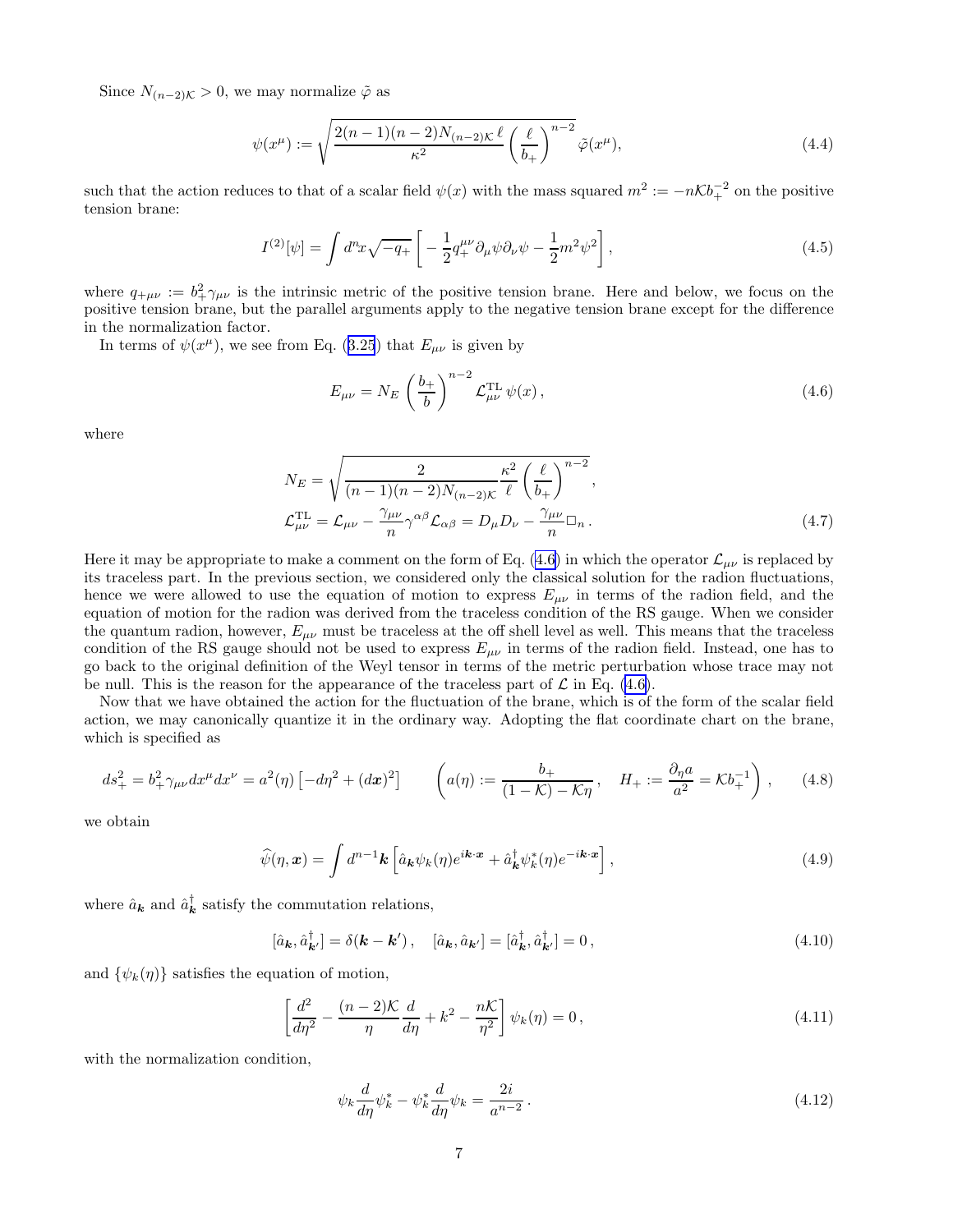<span id="page-7-0"></span>As a natural choice for the vacuum we choose the Bunch-Davis vacuum, for which we have

$$
\psi_k(\eta) = \begin{cases} \frac{e^{-ik\eta}}{\sqrt{2k}} & (\mathcal{K} = 0), \\ \frac{\sqrt{\pi}}{2} b_+^{-(n-2)/2} (-\eta)^{(n-1)/2} H_{(n+1)/2}^{(1)}(-k\eta) & (\mathcal{K} = 1), \end{cases}
$$
(4.13)

where  $H_{\lambda}^{(1)}$  $\lambda^{(1)}(z)$  is the Hankel function of the first kind. For  $\mathcal{K} = 1$ , this would correspond to choosing the de Sitter invariant vacuum if the mass squared were positive. Note that the rms amplitude of the vacuum fluctuations per logarithmic interval of k exhibits an infrared divergence in the limit  $\eta \to -0$ ,

$$
\sqrt{k^{n-1}|\psi_k(\eta)|^2} \propto \frac{1}{|k\eta|} \,. \tag{4.14}
$$

We now focus on the case  $\mathcal{K} = 1$ , which is of cosmological interest, and consider the effect of the quantum radion on the brane. As noted,  $\psi$  shows an instability which grows as  $(-\eta)^{-1} \propto a(\eta)$ . However, what one can detecton the brane is  $E_{\mu\nu}$  given by Eq. ([4.6\)](#page-6-0) which acts as the effective energy-momentum tensor, Eq. [\(2.4](#page-2-0)). To see its behavior, let us spell out the components of  $E_{\mu\nu}$  explicitly. The components for each k mode are

$$
E_{00} = N_E \left[ \frac{n-1}{\eta} \left( \frac{\partial}{\partial \eta} + \frac{1}{\eta} \right) - k^2 \right] \psi_k Y,
$$
  
\n
$$
E_{0j} = N_E(-k) \left[ \frac{\partial}{\partial \eta} + \frac{1}{\eta} \right] \psi_k Y_j,
$$
  
\n
$$
E_{ij} = N_E k^2 \psi_k Y_{ij} + N_E \delta_{ij} \left[ \frac{1}{\eta} \left( \frac{\partial}{\partial \eta} + \frac{1}{\eta} \right) - \frac{k^2}{n-1} \right] \psi_k Y
$$
\n(4.15)

whereEq. ([4.11\)](#page-6-0) has been used, and Y,  $Y_j$ , and  $Y_{ij}$  stand for

$$
Y = e^{i\mathbf{k}\cdot\mathbf{x}} , \quad Y_j = -i\frac{k_j}{k}Y , \quad Y_{ij} = \left(-\frac{k_ik_j}{k^2} + \frac{\delta_{ij}}{n-1}\right)Y . \tag{4.16}
$$

Inserting the explicit form of  $\psi_k$  given in Eq. (4.13), we find

$$
E_{00} = \tilde{N}_E \, k^2 (-k\eta)^{(n-1)/2} H_{(n-3)/2}^{(1)}(-k\eta) \, Y \, , \quad E_{ij}^L = \frac{\delta_{ij}}{n-1} E_{00} \, ,
$$
  
\n
$$
E_{0j} = \tilde{N}_E \, k^2 (-k\eta)^{(n-1)/2} H_{(n-1)/2}^{(1)}(-k\eta) \, Y_j \, ,
$$
  
\n
$$
E_{ij}^T = \tilde{N}_E \, k^2 (-k\eta)^{(n-1)/2} H_{(n+1)/2}^{(1)}(-k\eta) \, Y_{ij} \, , \tag{4.17}
$$

where  $E_{ij}^L$  and  $E_{ij}^T$  denote the trace and traceless part of  $E_{ij}$ , respectively, and

$$
\tilde{N}_E = N_E \frac{\sqrt{\pi} H_+^{(n-2)/2}}{2k^{(n-1)/2}}.
$$
\n(4.18)

From the above, and noting  $H_{\nu}^{(1)}(z) \sim z^{-\nu}$  for  $z \to 0$ , we see that  $E_{ij}^T$ , which represents the effective anisotropic stress, dominates over the other components for  $k|\eta| \to 0$ , i.e., on super Horizon scales, though its physical amplitude  $(E_{ij}^T/a^2)$  decays as  $1/a$ .

As for the effective energy density induced by the radion, it decays rapidly as  $a^{-3}$ . However, it may be said that the decay rate is not fast enough in the following sense. Since  $E_{\mu\nu}$  is traceless and conserved at the linear perturbation order, one can regard it as the energy momentum tensor of a radiation-like fluid. If it should behave exactly as radiation, the energy density would decay as  $a^{-n}$  instead of  $a^{-3}$ . Of course the decay rate  $a^{-3}$  does not mean  $E_{\mu\nu}$  behaves as a dust matter. The fact that the decay rate is slower than the standard radiation fluid (for  $n \geq 4$ ) is caused by a strong anisotropic stress present in the case of radion. Thus, in this sense, the instability of radion indeed shows up on the brane, but the effect turns out to be rather mild because of the nature of de Sitter space in which the background energy density remains constant in time. We defer the detailed discussions on this point to Appendix [C.](#page-14-0)

To summarize, we conclude that the instability of the quantum radion induces a large anisotropic stress on the brane, but because of the rapid expansion of the brane it is not strong enough to give rise to a gravitational instability on the brane.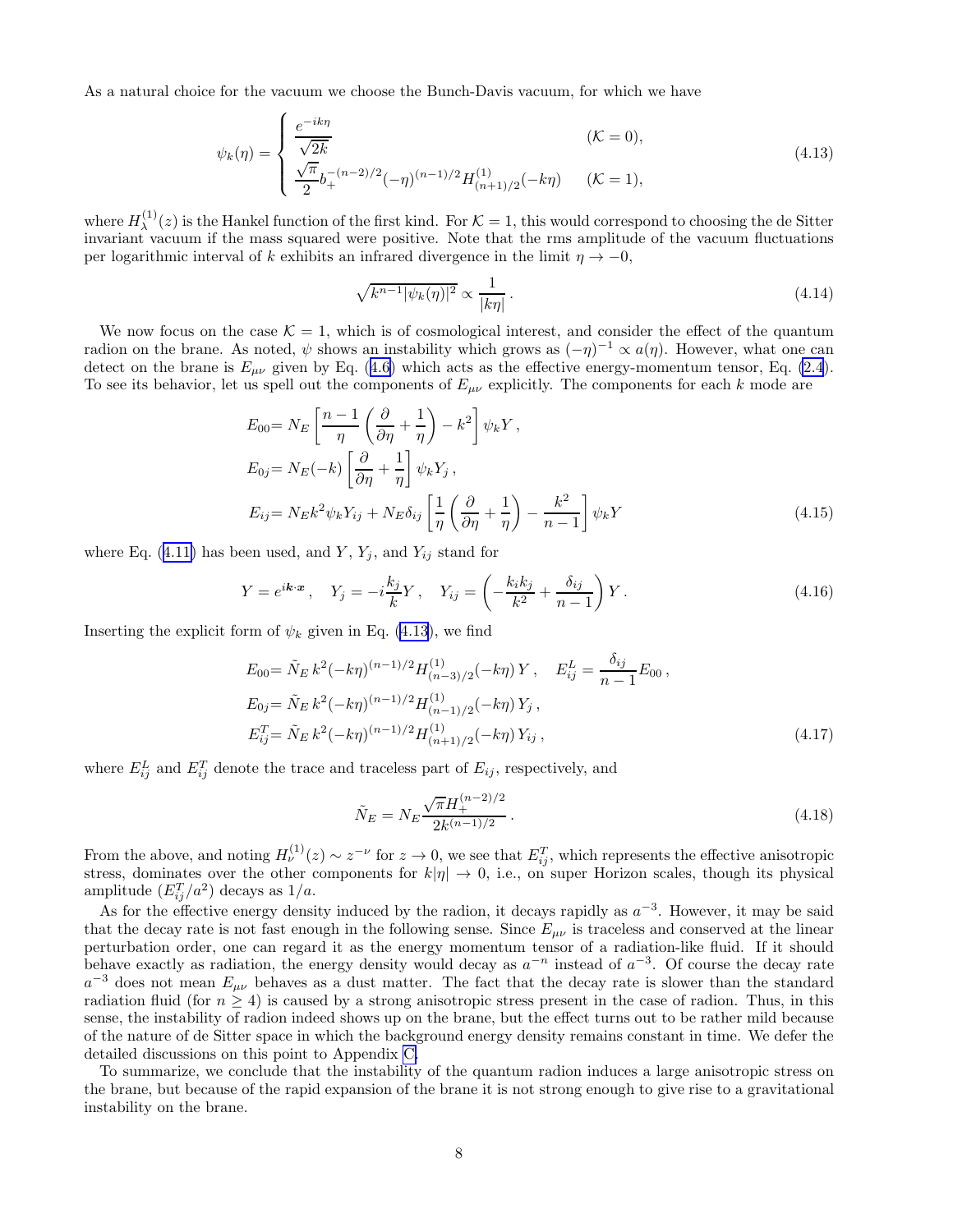#### V. COSMOLOGICAL EFFECT OF QUANTUM RADION

<span id="page-8-0"></span>In the previous section, we have seen that the quantum radion fluctuations do not cause a gravitational instability on the brane. However, this does not necessarily mean the effect is always small. In particular, if the rms value of the effective energy density due to the radion field is comparable to the background vacuum energy density of the de Sitter brane, the evolution of the brane will be significantly affected. If we regard our background to represent a braneworld undergoing cosmological inflation, this would imply a significant modification of the braneworld inflationary scenario. In this section, assuming the positive tension brane describes our universe, we consider the cosmological constraints arising from the effect of the radion quantum fluctuations.

To quantify the effect, we consider the power spectrum of the effective energy density,

$$
\rho_E := \frac{1}{\kappa_n^2} E^0_0 \,. \tag{5.1}
$$

Focusing on the positive tension brane, we define the power spectrum  $P_n(k)$  of  $\rho_E$  normalized by the background energy density  $\rho_{\Lambda} = 3H_+^2/\kappa_n^2$  as

$$
\frac{\langle (\widehat{\rho}_E)^2 \rangle}{(\rho_\Lambda)^2} = \frac{S_{n-1}}{(2\pi)^{n-1}} \int \frac{dk}{k} k^{n-1} P_n(k) , \qquad (5.2)
$$

where  $S_{n-1}$  is the surface area of the  $(n-1)$ -dimensional unit sphere;  $S_{n-1} = 2\pi^{n/2}/\Gamma(n/2)$ . We find

$$
k^{n-1}P_n(k) = \frac{2\pi\kappa_n^2 H_+^{n-2} (H_+ \ell)^{n-2}}{9(n-1)(n-2)^2 N_{(n-2)K} \cosh z_+} (-k\eta)^{n+3} |H_{(n-3)/2}^{(1)}(-k\eta)|^2
$$

$$
\xrightarrow[-k\eta)\to 0]{} \frac{2\pi\kappa_n^2 H_+^{n-2} (H_+ \ell)^{n-2}}{9(n-1)(n-2)^2 N_{(n-2)K} \cosh z_+} \frac{2^{n-3} |k\eta|^6}{\Gamma(n-1/2)^2}.
$$
(5.3)

Let us introduce the density parameter  $\Omega_E$  for the rms effective energy density of the radion field as

$$
\Omega_E := \frac{\sqrt{\langle (\hat{\rho}_E)^2 \rangle}}{\rho_\Lambda},\tag{5.4}
$$

which is obtained by integrating  $k^{n-1}P_n(k)$  over k and taking the square root of it. When  $\Omega_E$  is comparable to, or larger than the order of unity, the fluctuation of the brane is non-negligible. If we integrate the above over  $k$ , we encounter the divergence from large  $k$ . However, this ultraviolet divergence is the same as the usual one in the Minkowski background. Hence, to discard the divergence, we cut off the integration at the Hubble horizon scale;  $k = k_H = 1/|\eta|$ . The result is

$$
\Omega_E = \sqrt{\frac{S_{n-1}}{6(2\pi)^{n-1}}k^{n-1}P(k)}\Big|_{k=1/|\eta|} = \frac{2}{135}\sqrt{\frac{2}{\pi \cosh z_+(\cosh z_--\cosh z_+)}(\kappa_4 H_+)(H_+ \ell)}.
$$
(5.5)

Here and below we fix the dimensions to  $n = 4$ . Note that  $H_{+}\ell = \sinh z_{+}$  is the ratio of the AdS<sub>5</sub> curvature radius to the dS<sub>4</sub> curvature radius, and  $\kappa_4^2 = \kappa^2 \cosh z_+/\ell$ . If we introduce the 4-dimensional Planck scale in the single flat brane limit,  $\ell_{\text{pl}} = \kappa_4/\sqrt{\cosh z_+}$ , we have the well-known relation,  $\ell_{\text{pl}}^2 = \ell_5^3/\ell$ . Below we assume  $\ell_{\text{pl}}$  is the present-day Planck length in our universe.

To discuss the cosmological constraints, it is convenient to introduce the 5-dimensional gravitational length scale  $\ell_5 = \kappa^{2/3}$ . In terms of  $\ell_5$ , Eq. (5.5) is re-expressed as

$$
\Omega_E = \frac{2}{135} \sqrt{\frac{2}{\pi}} \frac{1}{\sqrt{\cosh z - \cosh z_+}} (H_+ \ell)^2 \left(\frac{\ell_5}{\ell}\right)^{3/2} . \tag{5.6}
$$

We see that the quantum radion effect will be negligible if

$$
\cosh z = -\cosh z + \gtrsim (H_{+}\ell)^{2} \left(\frac{\ell_{5}}{\ell}\right)^{3/2}.
$$
\n
$$
(5.7)
$$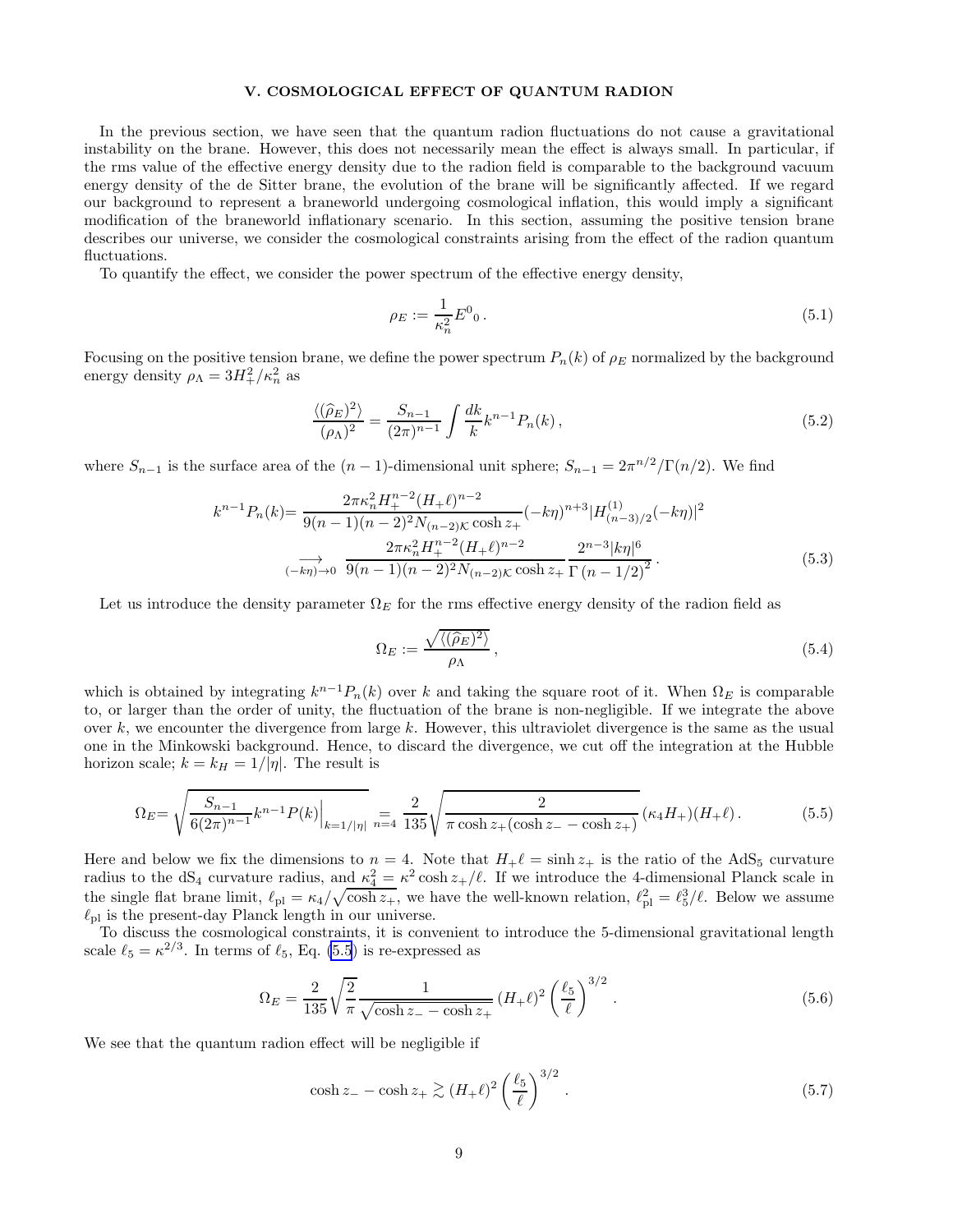<span id="page-9-0"></span>Given the ratios  $H_+ \ell$  and  $\ell_5/\ell$ , this constrains the value of  $H_-$  to be larger than a critical value,

$$
\sqrt{1 + (H_{-}\ell)^2} \gtrsim \sqrt{1 + (H_{+}\ell)^2} + (H_{+}\ell)^2 \left(\frac{\ell_5}{\ell}\right)^{3/2}.
$$
\n(5.8)

Since  $\ell_5$  is the fundamental scale of the 5-dimensional theory, it is natural to assume  $\ell_5 \lesssim \ell$ ; otherwise the whole system will be in the quantum gravitational regime. Note that  $(\ell_5/\ell)^3 = (\ell_{pl}/\ell)^2$ . With this as let us consider the following two limiting cases.

(a)  $H_+\ell \ll 1$ :

In this case, Eq (5.8) is satisfied for practically all values of  $H_$  >  $H_+$  except for the range very close to  $H_{+}$ , that is, the constraint becomes

$$
\frac{H_{-}}{H_{+}} - 1 \gtrsim \left(\frac{\ell_{5}}{\ell}\right)^{3/2}.
$$
\n
$$
(5.9)
$$

(b)  $H_+\ell \gg 1$ :

In this case, we have

$$
\frac{H_{-}}{H_{+}} - 1 \gtrsim (H_{+}\ell) \left(\frac{\ell_{5}}{\ell}\right)^{3/2}.
$$
\n
$$
(5.10)
$$

Using the equality  $(\ell_5/\ell)^{3/2} = \ell_{pl}/\ell$ , the right hand side is rewritten as  $H_+\ell_{pl}$ . For any reasonable scenario of inflation, we must have  $H_+\ell_{\text{pl}} \ll 1$ . Hence the constraint on the value of  $H_-\,$  is very mild in this case as well.

Thus, with the assumptions that  $H_{+}\ell_{\text{pl}} \ll 1$  and  $(\ell_5/\ell)^3 = (\ell_{\text{pl}}/\ell)^2 \lesssim 1$ , the constraints obtained in the above<br>two gases are be consistent expressed as two cases can be concisely expressed as

$$
\ln\left(\frac{H_{-}}{H_{+}}\right) \gtrsim (1 + H_{+}\ell) \frac{\ell_{\rm pl}}{\ell} \,. \tag{5.11}
$$

To summarize, as far as the quantum radion fluctuations are concerned, the negative tension brane can be very close to the positive tension brane, even within a distance smaller than the  $AdS<sub>5</sub>$  curvature radius.

## VI. SUMMARY AND DISCUSSION

In this paper, taking up the Randall-Sundrum type two-brane scenario in an  $(n + 1)$ -dimensional spacetime, we have investigated the quantum fluctuations of the relative displacement of the branes, which we called the quantum radion. We have considered the cases of the flat two-brane and de Sitter two-brane systems simultaneously. Adopting the so-called Randall-Sundrum gauge, we have first solved the linear gravitational perturbation equations that describe the radion mode.

Then assuming the perturbation of the form with a fixed  $z$ -dependence that solves the gravitational equation in the z-direction, where z is the extra-dimensional coordinate orthogonal to the branes, we have derived the effective action for the radion. With the effective action at hand, we have quantized the radion assuming the radion state is the Bunch-Davis vacuum.

We have analyzed the effect of the quantum radion on the brane using the effective Einstein equations derived by Shiromizu, Maeda and Sasaki [\[18](#page-16-0)] in which the radion adds an effective energy-momentum tensor at the linear order in the field amplitude. Although the radion has the negative mass squared  $-nH^2$  on the de Sitter brane where  $H$  is the Hubble parameter, we have found that the corresponding instability does not show up on the brane. We have noted, however, that the anisotropic stress induced by the radion is unusually large, though it still decays in time as  $a^{-1}$  for a fixed k, where a is the cosmic scale factor and k is the comoving wavenumber, and the rms value of the effective energy density for a fixed k decays as  $a^{-3}$  irrespective of the spacetime dimensions  $n$ .

Focusing on the positive tension de Sitter brane with the Hubble rate  $H_{+}$ , which models the braneworld inflation, we have estimated the rms total energy density of the quantum radion by integrating over  $k$  up to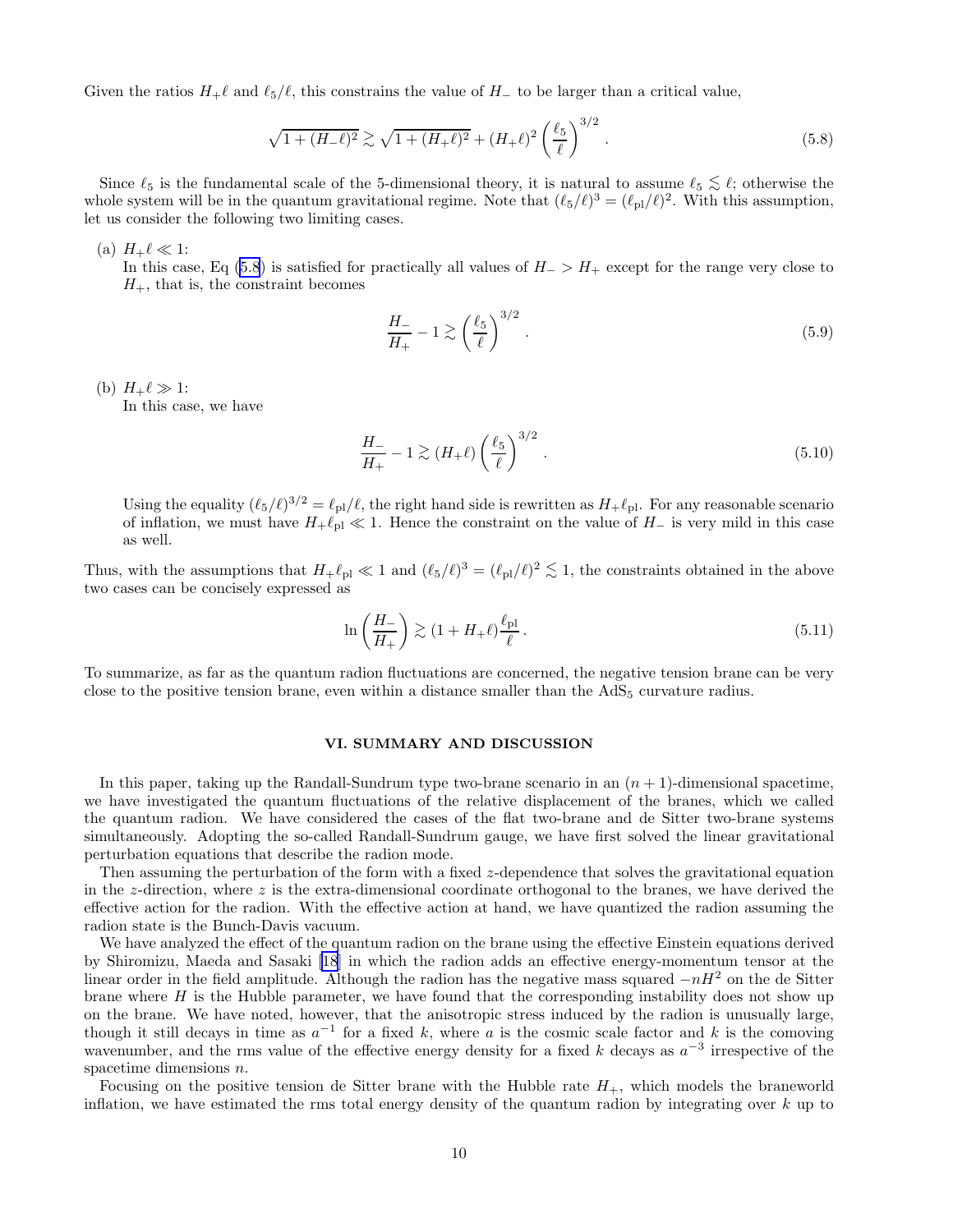<span id="page-10-0"></span> $aH_+$ . We have introduced the density parameter  $\Omega_E$  which describes the relative magnitude of the radion energy density to the background energy density, and discussed the condition  $\Omega_E \ll 1$  on the model parameters. For  $H_{+} \ell_{\text{pl}} \ll 1$  and  $\ell_5 \lesssim \ell$ , which are reasonable to assume for the background to be not in the quantum regime, we have found that programs are reasonable to assume for the positive topics the positive topics of t have found that practically any choice of the location of the negative tension brane is allowed. This implies the quantum radion does not seriously affect the braneworld inflation scenario, at least at the linear perturbation order.

The most intriguing question remained now is if the analysis here at the order of the linear perturbation level is sufficient. Naively, one may regard the effective action of the radion we have obtained as a piece to be added to the total effective action for an effective 4-dimensional theory that includes the gravity. Then the variation of the radion effective action with respect to the 4-metric will give the energy-momentum tensor of a scalar field with a negative mass squared, which would grow and diverge in contrast to the decaying effective energy-momentum tensor we analysed in this paper. However, such an energy-momentum tensor is quadratic in the radion, which is beyond the accuracy of our analysis at the linear-order perturbation level. We do need to investigate the higher order perturbation to truly see the effect of the quantum radion on the brane. This issue is left for future study.

#### ACKNOWLEDGEMENTS

This work is supported in part by the Monbukagakusho Grant-in-Aid for Scientific Research No. 12640269 and by the Yamada Science Foundation. UG is supported by the JSPS Research Fellowships for Young Scientists, No. 2997. We would like to thank T. Chiba, J. Garriga, K. Koyama, T. Shiromizu and T. Tanaka for discussions.

## APPENDIX A: EFFECTIVE ACTION OF RADION DERIVED AND COMPARED

In this appendix, we give an outline of the derivation of the action given in Eq.([4.2\)](#page-5-0) and compare it with the effective actions of radion derived in[[20,13](#page-16-0)]. The action is obtained by substituting the results in Eq.([3.25\)](#page-5-0) into the action of the system given in Eq. [\(4.1](#page-5-0)). Note that  $\gamma_{\mu\nu}$  denotes the metric of the *n*-dimensional space-time with a constant curvature K and  $D_{\mu}$  the covariant derivative with respect to  $\gamma_{\mu\nu}$ . We do not demand  $\tilde{\varphi}(x^{\mu})$  to satisfy the field equation [\(3.26](#page-5-0)), so that the degree of freedom associated with the brane fluctuation remains.

Wefirst substitute the results given in Eq. ([3.25\)](#page-5-0) into the bulk actions  $I_{R-2\Lambda,1}$  and  $I_{R-2\Lambda,2}$  of Eq. [\(4.1](#page-5-0)). Carrying out the calculation with the help of the commutation rule,

$$
[D_{\mu}D_{\nu} - D_{\nu}D_{\mu}]\,\omega_{\rho} = 2\mathcal{K}\gamma_{\mu[\rho}\gamma_{\nu]\sigma}\omega^{\sigma}\,,\tag{A1}
$$

results in vanishing of all the second-order terms except for the terms that can be cast into the surface term on  $\Sigma_{\pm}$ .Thus, to the second order in  $\tilde{\varphi}$ , the action ([4.1\)](#page-5-0) is found to have support only on  $\Sigma_{\pm}$ :

$$
I^{(2)} = I_{\Sigma_{+}}^{(2)} + I_{\Sigma_{-}}^{(2)};
$$
  
\n
$$
I_{\Sigma_{\pm}}^{(2)} = \frac{1}{\kappa^{2}} \int_{\Sigma_{\pm}} d^{n}x \sqrt{-q} \left[ -\frac{1}{2} \hat{k}^{\mu\nu} h_{\mu\nu} + \frac{1}{2} \hat{k}_{\sigma}^{\ \sigma} h + h_{\mu\nu} \varphi^{|\mu\nu} - h b^{-2} \Box_{n} \varphi - (n-1) b^{-2} K h \varphi \right. \\
\left. + \frac{1}{2} b^{-2} \sigma_{\pm} \kappa^{2} \left( -\varphi \Box_{n} \varphi - n K \varphi^{2} \right) \right]; \quad \hat{k}_{\mu\nu} := \frac{1}{2} b^{2} \partial_{r} \left( b^{-2} h_{\mu\nu} \right). \tag{A2}
$$

Note that  $\varphi$  here is defined as the displacement of the corresponding brane measured from the side of smaller values of  $r$ , that is,

$$
\varphi|_{\Sigma_{\pm}} = \pm L(z_{\pm}; \alpha)\tilde{\varphi} \,. \tag{A3}
$$

Here,it is worth noting that the above action  $I^{(2)}$  is different from the one obtained in [[5\]](#page-16-0) (see Eq. (A.19)). This is because the above action  $I^{(2)}$  is obtained by substituting a particular form of the metric to the action of the system, while the action of [\[5](#page-16-0)] is constructed without any restriction on the metric. The particular form of the metric in Eq.([3.25\)](#page-5-0) solves the equation of motion in z-direction, and thus already extremize the action in the z-direction. Therefore,  $I^{(2)}$  is an action to be maximized in the  $x^{\mu}$ -directions only, which is to give the equationof motion for  $h_{\mu\nu}$  as a function of  $\varphi(x^{\mu})$ . Meanwhile, the action obtained in [[5\]](#page-16-0) is an action to be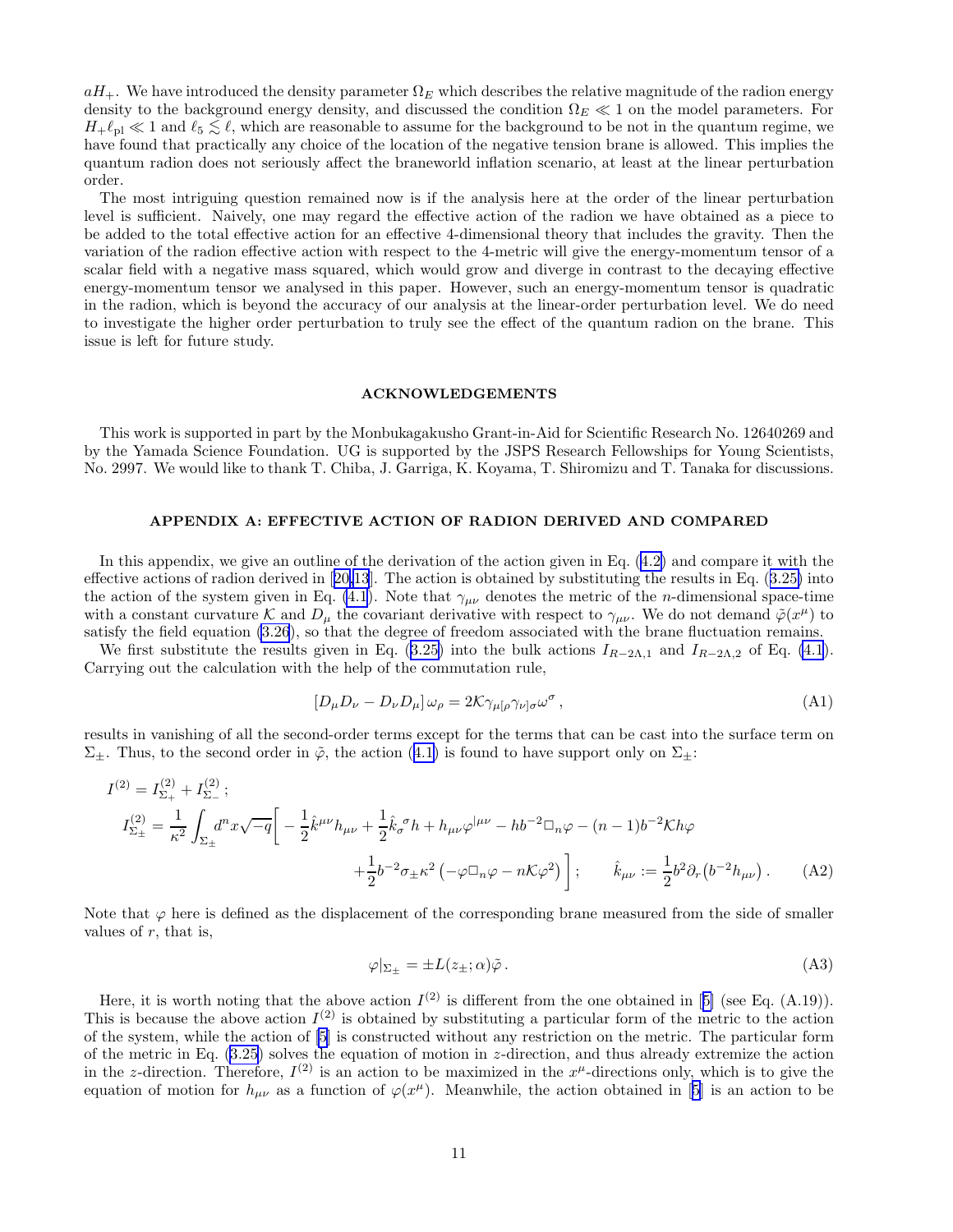<span id="page-11-0"></span>maximized in both the z-direction and  $x^{\mu}$ -directions independently to give the equations of motion for both  $h_{\mu\nu}$  and  $\varphi$  [[19\]](#page-16-0).

Let us define  $\mathcal{L}_h$  and  $\mathcal{L}_{\varphi}$  as

$$
\mathcal{L}_h := -\hat{k}^{\mu\nu}h_{\mu\nu} + \hat{k}_{\sigma}{}^{\sigma}h + h_{\mu\nu}\varphi^{|\mu\nu} - hb^{-2}\Box\varphi - (n-1)b^{-2}\mathcal{K}h\varphi
$$
\n
$$
\mathcal{L}_{\varphi} := \frac{1}{2}\Big(h_{\mu\nu}\varphi^{|\mu\nu} - hb^{-2}\Box\varphi - (n-1)b^{-2}\mathcal{K}h\varphi\Big) + \frac{1}{2}b^{-2}\sigma_{\pm}\kappa^2\Big(-\varphi\Box\varphi - n\mathcal{K}\varphi^2\Big). \tag{A4}
$$

Then  $I^{(2)}_{\Sigma \perp}$  $\sum_{\pm}^{(2)}$  is express as

$$
I_{\Sigma_{\pm}}^{(2)} = \frac{1}{\kappa^2} \int_{\Sigma_{\pm}} d^n x \sqrt{-q} \left[ \frac{1}{2} \mathcal{L}_h + \mathcal{L}_{\varphi} \right].
$$

We find that the variation of  $\mathcal{L}_h$  with respect to  $h_{\mu\nu}$  gives the boundary condition of  $h_{\mu\nu}$  on the brane, while that of  $\mathcal{L}_{\varphi}$  with respect to  $\varphi$  gives the equation of motion for  $\varphi$ .

With the substitution of Eq. [\(3.25\)](#page-5-0) to  $I_{\Sigma_{\perp}}^{(2)}$  $\sum_{\Sigma_{\pm}}^{\Sigma_{\pm}}$ ,  $\mathcal{L}_h$  vanishes and only  $\mathcal{L}_{\varphi}$  remains. Using the commutation rule ([A1](#page-10-0)),  $\mathcal{L}_{\varphi}$  is simplified to give

$$
I^{(2)} = I_{\Sigma+}^{(2)} + I_{\Sigma-}^{(2)} = \frac{(n-1)\ell^{n-2}}{\kappa^2} \int d^n x \sqrt{-\gamma} \left( b_- \partial_z u^{(2)}(z_-) - b_+ \partial_z u^{(2)}(z_+) \right) \tilde{\varphi} \left[ (\Box + n\mathcal{K}) \right] \tilde{\varphi},
$$

which is Eq.  $(4.2)$ .

The effective action for the radion has been derived previously by Chiba [\[20](#page-16-0)] and by Chacko and Fox[[13\]](#page-16-0) in the longitudinal gauge. However, in our opinion, there seems to exist some subtleties in their derivations that may be worth clarified, apart from the difference in the choice of gauge. We therefore compare their derivations with ours.

First, we need to transform the metric perturbation in Eq. [\(3.25](#page-5-0)), which is given in the RS gauge, to that in the longitudinal gauge in which the locations of the branes are unperturbed,  $h_{r\mu} = 0$  and  $h_{\mu\nu} \propto \gamma_{\mu\nu}$ . With the coordinate transformation of the form,

$$
r \to r - L(z; \alpha)\tilde{\varphi} \,, \qquad x^{\mu} \to x^{\mu} - {\alpha \ell J} + \psi_n^{(2)}\tilde{\varphi}^{|\mu} \,, \tag{A5}
$$

we obtain the metric perturbation in the desired gauge:

$$
h_{rr} = -2(n-2)(b/\ell)^{2-n}\tilde{\varphi}, \quad h_{r\mu} = 0, \quad h_{\mu\nu} = 2b^2(b/\ell)^{2-n}\tilde{\varphi}\gamma_{\mu\nu}.
$$
 (A6)

Let us first consider Chiba's effective action of radion given in Eq. (14) of [\[20\]](#page-16-0). The metric ansatz Chiba uses to derive the action is

$$
ds^{2} = h_{,r}^{2} dr^{2} + e^{-2kh} \bar{g}_{\mu\nu} dx^{\mu} dx^{\nu} ; \quad h = r + f(x^{\mu})e^{2kr} , \tag{A7}
$$

in which  $\bar{g}_{\mu\nu}$  is a general 4-dimensional metric that depends solely on  $x^{\mu}$ . Here, the coordinate z in his paper is replaced with the coordinate r to avoid confusion. Linearizing the metric (A7) with respect to  $f(x^{\mu})$ , it reduces to the metric perturbation of the form (A6) with the following correspondence between his notation and ours:

$$
x^{\mu} \leftrightarrow \ell x^{\mu}, \quad k \leftrightarrow \ell^{-1}, \quad f(x^{\mu}) \leftrightarrow -\ell \tilde{\varphi}(x^{\mu}), \quad \bar{g}_{\mu\nu} \leftrightarrow \gamma_{\mu\nu}, \tag{A8}
$$

where we have fixed  $n = 4$ . (It may be noted that Eq. (A7) can be extended to the general n dimensions simply by replacing  $h = r + f(x^{\mu})e^{2kr}$  with  $r + f(x^{\mu})e^{(n-2)kr}$  in the case of  $\mathcal{K} = 0$ .) With the above correspondence, we find his result, when linearized, does not agree with ours.

Let us examine where the difference comes from by following his derivation. Substituting the decomposition of the Ricci scalar of the metric (A7),

$$
R[g] = -20k^2 + e^{2kh}R[\bar{g}] + 6k^2e^{4kr + 2kh}h_r^{-1}(-1 + 2kf e^{2kr})\nabla^{\rho}f\nabla_{\rho}f + \text{(total divergence term in } x^{\mu}), \qquad (A9)
$$

into his starting action of the system, Eq.  $(1)$  of  $[20]$ , and integrating it with respect to r, we obtain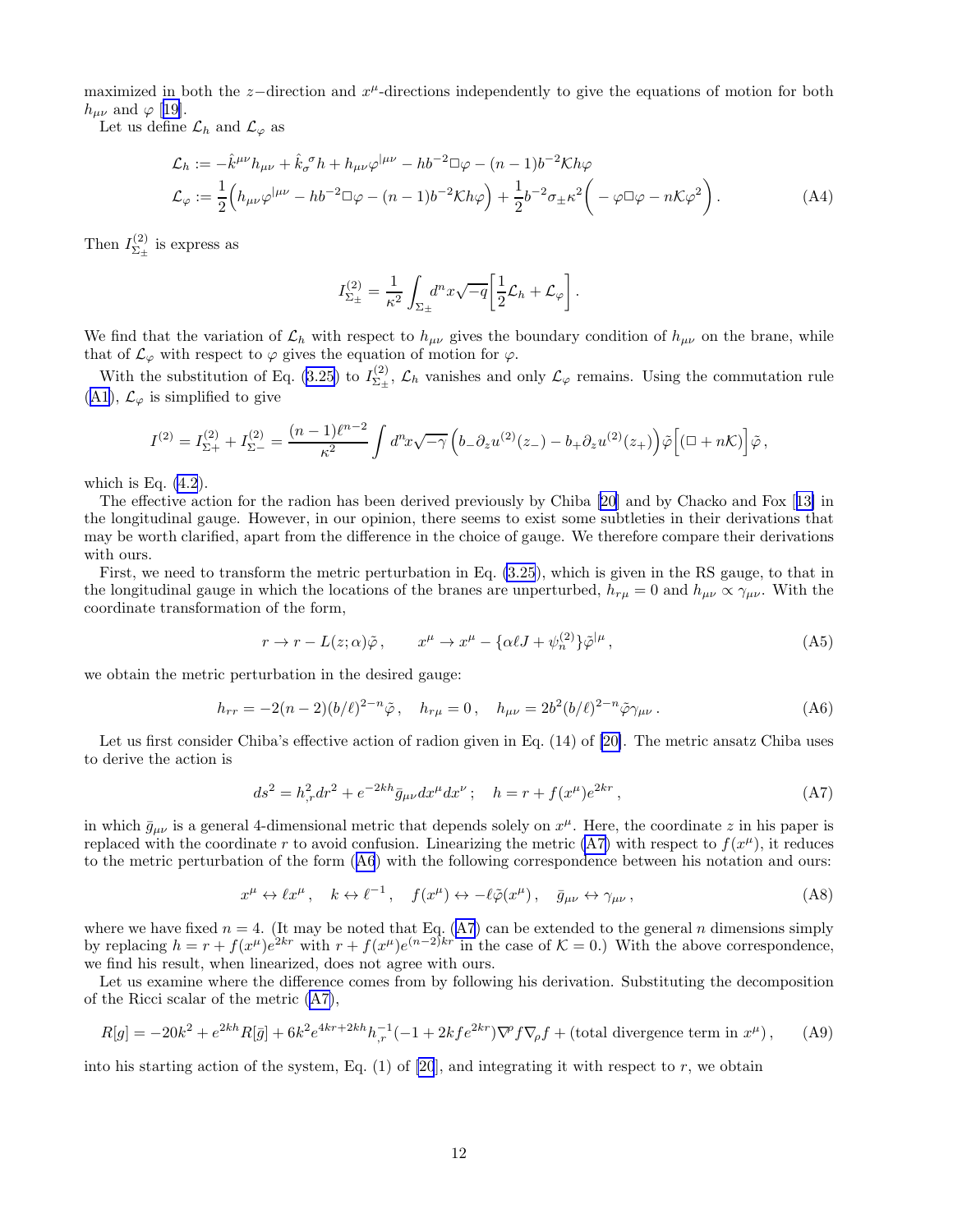$$
S_C = 2 \int d^4x \sqrt{-g_{(+)}} \left\{ 5kM^3 (\alpha^{-2} e^{-4(\alpha - 1)kf} - 1) + \frac{M^3}{2k} \left( 1 - \frac{1}{\alpha} e^{-2(\alpha - 1)kf} \right) e^{2kf} R[\bar{g}] \right\}
$$

$$
-3kM^3 (\alpha - 1)(\nabla_{(+)} f)^2 - 3kM^3 (\alpha^{-2} e^{-4(\alpha - 1)kf} - 1) \right\}
$$

$$
-\sigma_{(+)} \int d^4x \sqrt{-g_{(+)}} - \sigma_{(-)} \int d^4x \sqrt{-g_{(-)}}, \tag{A10}
$$

where the following correspondence is understood:

$$
g_{(\pm)\mu\nu} \leftrightarrow q_{\pm\mu\nu}, \quad M^3 \leftrightarrow \kappa^{-2}, \quad \alpha \leftrightarrow (\ell/b_-)^2, \quad \sigma_{(\pm)} \leftrightarrow \sigma_{\pm}, \quad \left(\Lambda \leftrightarrow \Lambda_{n+1}/(2\kappa^2)\right). \tag{A11}
$$

Comparingthe action (A10) with Eq. (5) in [[20\]](#page-16-0), it seems that the first term  $5kM^3(\alpha^{-2}e^{-4(\alpha-1)kf}-1)$  is missing there, which comes from the integration of the Ricci scalar of the background RS bulk spacetime,  $-20k^2$ in Eq.([A9](#page-11-0)). Furthermore, if the correspondence (A11) we deduced is correct, the values of the brane tensions  $\sigma_{(\pm)} = \pm 3M^3k$  $\sigma_{(\pm)} = \pm 3M^3k$  $\sigma_{(\pm)} = \pm 3M^3k$  as stated in Eq. (3) of [[20\]](#page-16-0) are wrong by the factor 2; i.e., the correct values are  $\sigma_{(\pm)} = \pm 6kM^3$ . Besides, in his starting action where the integral with respect to the extra dimension is given by twice the integral over r in the range  $(0, r_c)$ , that is, from the positive tension brane to the negative tension brane, the geometrical boundary terms of the bulk spacetime,  $I_{K,1}$  and  $I_{K,2}$  as in our action of the system in Eq. [\(4.1](#page-5-0)), should be added.

With these corrections we find

$$
S_C(\sigma_{(\pm)} \to \pm 6kM^3) + I_{K,1} - I_{K,2}
$$
  
=  $2 \int d^4x \sqrt{-g_{(\pm)}} \left\{ \frac{M^3}{2k} \left( 1 - \frac{1}{\alpha} e^{-2(\alpha - 1)kf} \right) e^{2kf} R[\bar{g}] - 3kM^3(\alpha - 1)(\nabla_{(\pm)} f)^2 \right\},$ 

where we have used the fact that  $K_{\mu\nu} = -ke^{-kh}\bar{g}_{\mu\nu}$ . Since our effective action of the radion is obtained by fixing  $\bar{g}_{\mu\nu} = \eta_{\mu\nu}$ , the action to be compared is

$$
S_C(\sigma_{(\pm)} \to \pm 6kM^3, \bar{g}_{\mu\nu} \to \eta_{\mu\nu}) + I_{K,1} - I_{K,2} = 2 \int d^4x \sqrt{-g_{(+)}} \left\{ -3kM^3(\alpha - 1)(\nabla_{(+)}f)^2 \right\}.
$$
 (A12)

UsingEqs. ([A8](#page-11-0)) and (A11) and the correspondence  $N_{2K} \leftrightarrow (\alpha - 1)/2$  which follows from them, we find that the above action agrees with our result.

Let us next consider the derivation by Chacko and Fox and their result. The correspondence between their notation and ours are

$$
G_{MN} \leftrightarrow g_{ab}, \quad \bar{G}_{\mu\nu} \leftrightarrow q_{\mu\nu}, \quad M^3 \leftrightarrow (4\kappa^2)^{-1}, \quad \Lambda_B \leftrightarrow \Lambda_5/\kappa^2, \quad \bar{\Lambda}_0 \leftrightarrow \sigma_+, \quad \bar{\Lambda}_A \leftrightarrow \sigma_-,
$$
  
\n
$$
\alpha \leftrightarrow 2\ell^{-1}, \quad H \leftrightarrow 1, \quad f \leftrightarrow b^2, \quad \psi \leftrightarrow 2\ell^2 \tilde{\varphi}, \quad g_{\mu\nu} \leftrightarrow \gamma_{\mu\nu}, \tag{A13}
$$

from which we deduce

$$
\int_0^a dr' f^{-1} \leftrightarrow \ell^{-1} N_{2\mathcal{K}} . \tag{A14}
$$

Using the above correspondence, we find that their result given in Eq. (34) of [\[13](#page-16-0)] exactly agrees with ours.

There is, however, a slight subtlety which may be worth pointing out. It is the following. Chacko and Fox state that they work in the compact extra dimension with  $Z_2$  symmetry. Therefore there is no need to introduce the geometrical boundary terms in the action. In fact, the form of the linearized action given by Eq. (33) of [\[13](#page-16-0)] is clearly free from such terms. However, if we perform the integral over  $r$  of the linearized action, there appear contributions from the branes due to the curvature singularities. The interesting fact is that the contributions cancel out with those from the tension terms in the longitudinal gauge. Perhaps it is related with the fact that the coordinated locations of the branes are unperturbed in the longitudinal gauge. This implies that one may arrive at the correct answer by simply ignoring the singular contributions from the branes and simultaneously the tension terms, and then integrating the linearized action only over the bulk between branes.

In the present paper, we took a different approach. That is, we divided the covering space of the bulk into the two patches bounded by the branes. This division requires the additional geometrical boundary terms for each patch to the action of the system. If we apply our method to their starting action, Eq. (1) of [\[13](#page-16-0)], it is rewritten as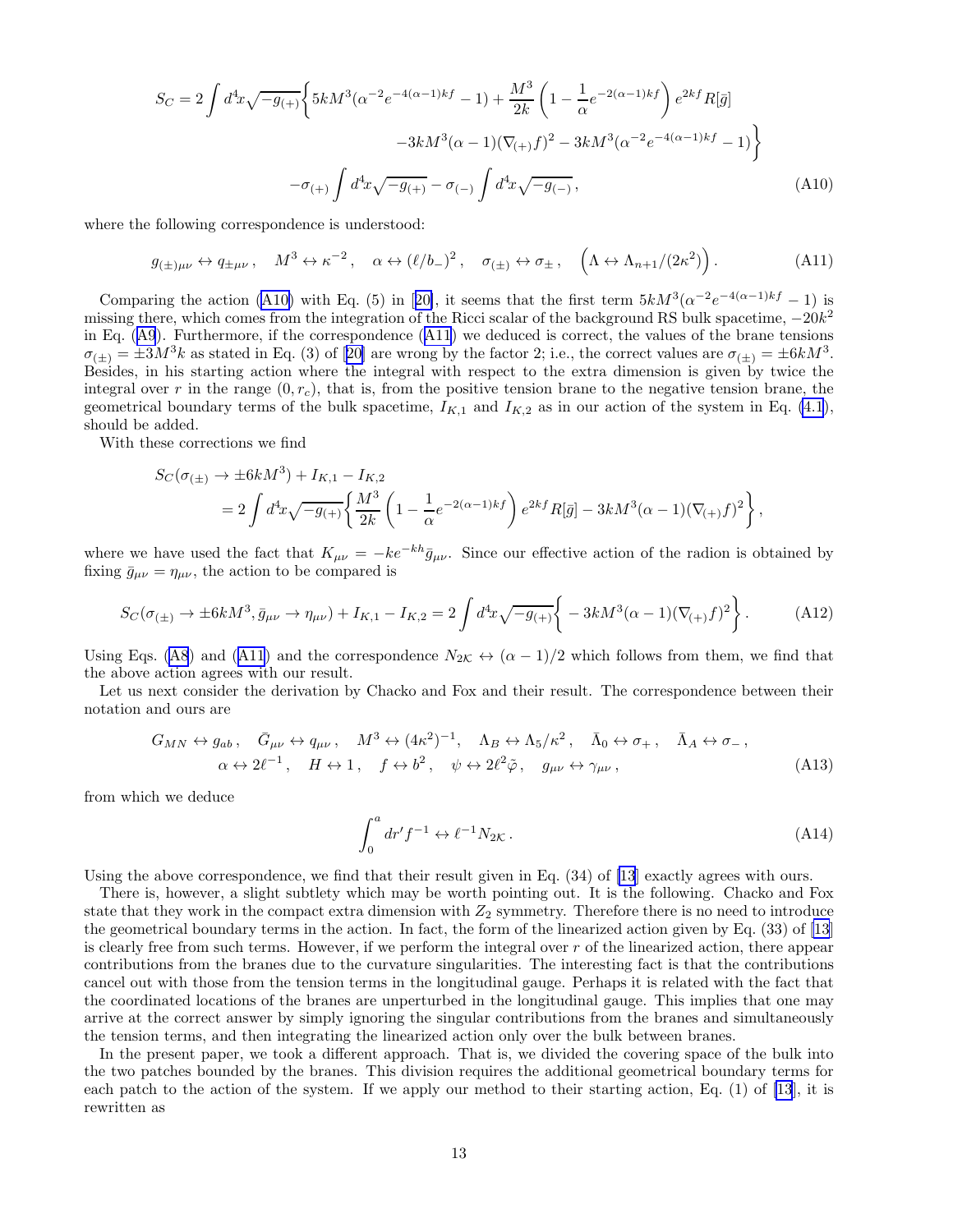$$
S_{CF} = 2 \int_{r=0}^{r=a} d^4x \sqrt{-G} (2M^3 R - \Lambda_B) - \int_{r=0} d^4x \sqrt{-\bar{G}} \bar{\Lambda}_0 - \int_{r=a} d^4x \sqrt{-\bar{G}} \bar{\Lambda}_A + 2 \int_{r=0} d^4x \sqrt{-\bar{G}} (4M^3 K) - 2 \int_{r=a} d^4x \sqrt{-\bar{G}} (4M^3 K),
$$
 (A15)

<span id="page-13-0"></span>where  $K_{\mu\nu}$  is the extrinsic curvature of the r-constant hypersurface defined with the normal vector pointing toward the increasing direction of r. Apart from the difference in notation as expressed in the above, this form of the action is the one we used as the starting point of our calculation. See Eq. [\(4.1\)](#page-5-0). Substituting the perturbation given in Eq. [\(A6\)](#page-11-0) into the above action, we find that the terms arising from the first integral in Eq. (A15) that can be cast into the total divergence form cancel out with the perturbation of the last four terms of Eq. (A15), i.e., the tension terms and the geometrical boundary terms. This cancellation gives the same form of action as the one in their Eq. (33) by restricting the integral only over the bulk, and consequently leads to their final result, Eq. (34).

# APPENDIX B: EFFECTIVE BRANS-DICKE PARAMETER

In this appendix, we derive the effective Brans-Dicke parameter on the *n*-dimensional positive tension brane with curvature  $\mathcal{K} = 0, 1$ .

The action for the Brans-Dicke theory in the n-dimensional space-time is

$$
I = \frac{1}{16\pi G_n} \int \sqrt{-q} \, d^n x \left[ \Psi(^{(n)}R - 2\Lambda) - \Psi^{-1}\omega_{\rm BD} \, q^{\mu\nu}\partial_\mu\Psi\partial_\nu\Psi \right] + \int \sqrt{-q} \, d^n x \mathcal{L}_m \tag{B1}
$$

where  $q_{\mu\nu}$  is the metric of the n-dimensional space-time,  $\omega_{BD}$  is the Brans-Dicke parameter, and  $\mathcal{L}_m$  is the Lagradian density of matter fields. Let  $\Psi(x^{\mu}) = f_0 \exp[W(x^{\mu})]$ . Then, the equations of motion linearized in  $W(x^{\mu})$  are

$$
^{(n)}G_{\mu\nu} + \Lambda q_{\mu\nu} = \frac{8\pi G_n}{f_0} \tau_{\mu\nu} + [D_\mu D_\nu - q_{\mu\nu} \square_q] W(x^\mu) , \qquad (B2)
$$

$$
f_0 \Box_q W(x^\mu) = \frac{1}{n - 1 + (n - 2)\omega_{\rm BD}} \left( 8\pi G_n \tau - 2\Lambda f_0 \right) , \tag{B3}
$$

where  $\tau_{\mu\nu}$  is the energy-momentum tensor that arises from  $\mathcal{L}_m$ . Using Eq. (B3), Eq. (B2) can be put into the following form:

$$
{}^{(n)}G_{\mu\nu} + \frac{n-2}{n} \frac{n-1+n\omega_{\text{BD}}}{n-1+(n-2)\omega_{\text{BD}}} \Lambda q_{\mu\nu}
$$
  
= 
$$
\frac{8\pi G_n}{f_0} \frac{(n-2)\omega_{\text{BD}}}{n-1+(n-2)\omega_{\text{BD}}} \tau_{\mu\nu} + \frac{8\pi G_n}{f_0} \frac{n-1}{n-1+(n-2)\omega_{\text{BD}}} \bar{\tau}_{\mu\nu} + \left[D_\mu D_\nu - \frac{1}{n} q_{\mu\nu} \Box_q\right] W(x^\mu)
$$
 (B4)

where  $\bar{\tau}_{\mu\nu} := \tau_{\mu\nu} - (1/n) q_{\mu\nu} \tau$ .

To obtain the effective Einstein equations on the positive tension brane for the energy density small compared with the tension of the brane, we substitute Eq.  $(3.8)$  of  $[5]$  into Eq.  $(2.2)$  $(2.2)$  of this paper. The result is

$$
{}^{(n)}G_{\mu\nu} + \Lambda_n q_{\mu\nu} = \kappa_n^2 \tau_{\mu\nu} + \frac{(\ell/b_+)^{n-2} \kappa^2}{2\ell N_{(n-2)\mathcal{K}}} \bar{\tau}_{\mu\nu} + \frac{(\ell/b_+)^{n-2}}{\ell N_{(n-2)\mathcal{K}}} \left[ D_\mu D_\nu - \frac{1}{n} q_{\mu\nu} \Box_q \right] \phi.
$$
 (B5)

Comparing Eq. (B4) with Eq. (B5), we find that the effective gravity on the brane takes the Brans-Dicke form with the following identifications:

$$
\kappa_n^2 = \frac{8\pi G_n}{f_0} \frac{(n-2)\omega_{\text{BD}}}{n-1 + (n-2)\omega_{\text{BD}}}, \qquad \frac{(\ell/b_+)^{n-2}\kappa^2}{2\ell N_{(n-2)\mathcal{K}}} = \frac{8\pi G_n}{f_0} \frac{n-1}{n-1 + (n-2)\omega_{\text{BD}}} \tag{B6}
$$

$$
\frac{(\ell/b_+)^{n-2}}{\ell N_{(n-2)K}} \phi = W(x^{\mu}).
$$
\n(B7)

Eliminating  $f_0$  from Eq. (B6), we obtain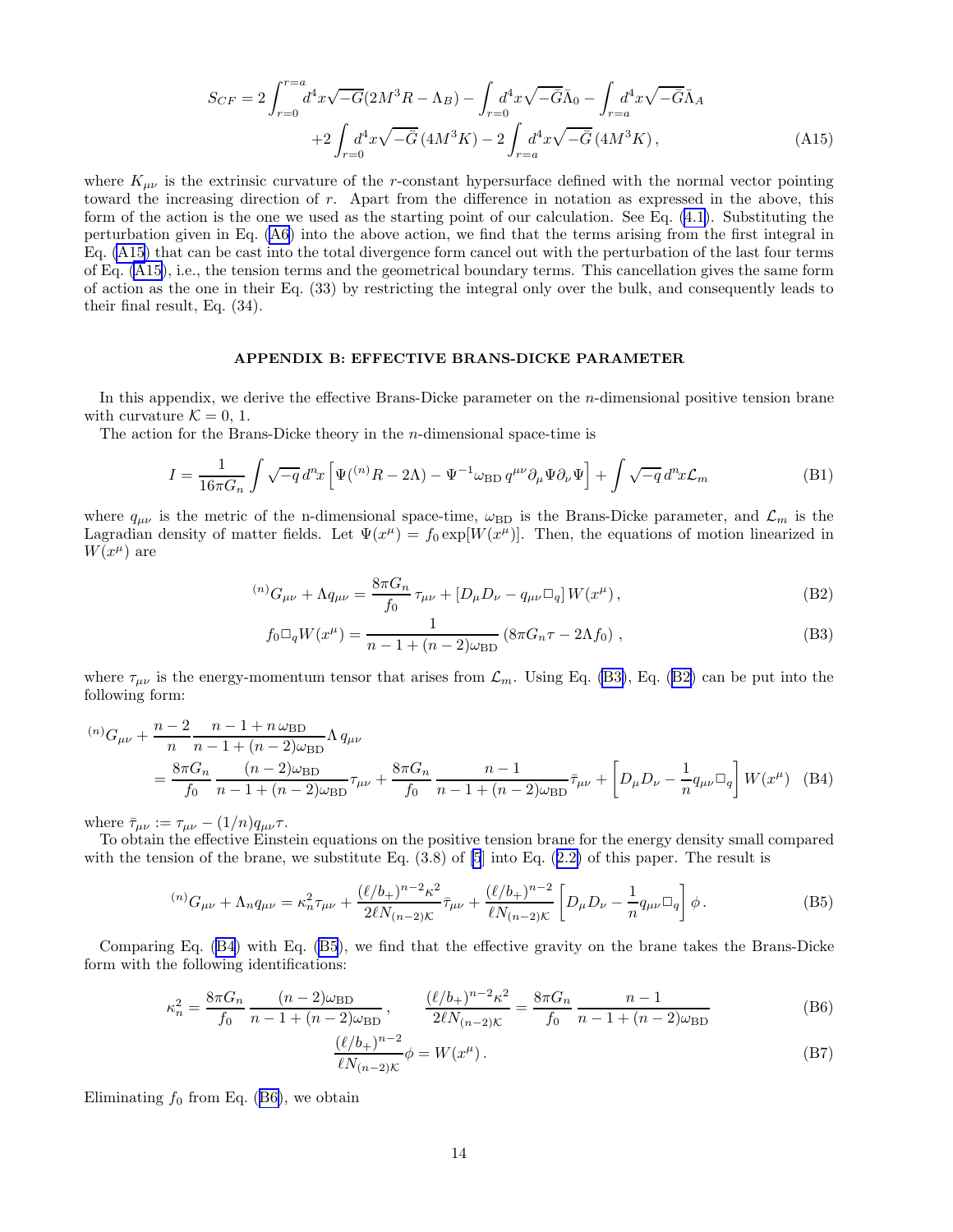$$
\omega_{\rm BD} = (n-1) \frac{\cosh \sqrt{\mathcal{K}} z_+}{(\sinh \sqrt{\mathcal{K}} z_+ / \sqrt{\mathcal{K}})^{n-2}} N_{(n-2)\mathcal{K}},
$$
\n(B8)

<span id="page-14-0"></span>while eliminating  $\omega_{\rm BD}$  from Eq. [\(B6](#page-13-0)), we obtain

$$
8\pi G_n = \frac{\kappa^2 \ell^{-1}}{2} \left[ (n-2) \cosh \sqrt{\mathcal{K}} z_+ + \frac{1}{N_{(n-2)\mathcal{K}}} \left( \sinh \sqrt{\mathcal{K}} z_+ / \sqrt{\mathcal{K}} \right)^{n-2} \right]
$$
(B9)

For  $\mathcal{K} = 1$  and  $n = 4$ , we have  $N_{(n-2)\mathcal{K}} = \cosh z_+ - \cosh z_+$  and

$$
\omega_{\rm BD} = 3 \frac{\cosh z_+}{\sinh^2 z_+} N_{2\mathcal{K}}, \qquad 8\pi G_4 = \frac{\kappa^2 \ell^{-1}}{2} \left[ 2 \cosh z_+ + \frac{\sinh^2 z_+}{N_{2\mathcal{K}}} \right]. \tag{B10}
$$

For  $\mathcal{K} = 0$  and  $n = 4$ , we have  $N_{(n-2)\mathcal{K}} = (z_{-}^2 - z_{+}^2)/2$  and Eqs. (B8) and (B9) recover the result of Garriga and Tanaka[[4](#page-16-0)].

# APPENDIX C:  $E_{\mu\nu}$  À LA COSMOLOGICAL PERTURBATION THEORY

In this appendix, we express the effect of the radion on the brane in the language of cosmological perturbation theory. We follow the notation of [\[21\]](#page-16-0). To begin with, we list a few important facts to be kept in mind:

- (a) The background is de Sitter space-time.
- (b)  $\tau_{\mu\nu}^{E} = -E_{\mu\nu}/\kappa_n^2$  is gauge-invariant as it is.
- (c)  $\tau_{\mu\nu}^{E}$  is traceless.

The points (a) and (b) are somewhat related. As long as the background bulk spacetime is anti-de Sitter, the point (b) is always true. Independent of this fact, from the brane point of view, the matter perturbation variables are automatically gauge-invariant on the pure de Sitter space. For example, if we consider the density perturbation, the gauge transformation law for  $\delta \rho$  is given by

$$
\delta \rho \to \overline{\delta \rho} = \delta \rho + (n-1)aH(\rho + p)T, \qquad (C1)
$$

where T is the gauge function describing the shift in the time coordinate;  $\eta \to \bar{\eta} = \eta + T$ . Thus the density perturbation on exactly de Sitter space where  $\rho + p = 0$  is always gauge-invariant, and the same is true for all the matter perturbation variables. It should be noted, however, this special property of the de Sitter background can lead to an erroneous result if one tries to consider the perturbation in a gauge specified by conditions involving the matter variables. We shall come back to this issue later. For the moment, what we can claim is that the gauge-invariance is guaranteed provided one considers the perturbations in a class of gauges whose conditions involve only the geometrical variables such as the metric. Let us call this class of gauges the geometrical gauges.

First we introduce the matter perturbation variables:

$$
\delta T^{0}{}_{0} = -\rho \,\delta(\eta) \, Y(x^{i}) \,, \quad \delta T^{0}{}_{j} = \rho \, q(\eta) Y_{j}(x^{i}) \,,
$$
  
\n
$$
\delta T^{i}{}_{j} = P \, \pi_{L}(\eta) \delta^{i}_{j} \, Y(x^{i}) + P \pi_{T}(\eta) Y^{i}{}_{j}(x^{i}) \,, \tag{C2}
$$

where  $Y(x^i)$ ,  $Y_i(x^i)$  and  $Y_{ij}(x^i)$  are the spatial harmonics satisfying

$$
(\mathcal{D}^k \mathcal{D}_k + k^2) Y(x^i) = 0, \quad Y_i(x^i) := -k^{-1} \mathcal{D}_i Y(x^i), \quad Y_{ij}(x^i) := k^{-2} \left[ \mathcal{D}_i \mathcal{D}_j - \frac{1}{3} \sigma_{ij} \mathcal{D}^k \mathcal{D}_k \right] Y(x^i), \tag{C3}
$$

and  $\delta T^{\mu}{}_{\nu}$  is just the effective radion energy momentum tensor,

$$
\delta T_{\mu\nu} = \tau_{\mu\nu}^E = -\frac{1}{\kappa_n^2} E_{\mu\nu} \,. \tag{C4}
$$

Note that the usual velocity perturbation,  $v = \rho q/(\rho + P)$ , cannot be defined because of  $\rho + P = 0$  on the background. Also note that the traceless nature of  $\tau_{\mu\nu}^E$  implies  $\pi_L = -\delta/(n-1)$ . As for the metric perturbation, we introduce the variables as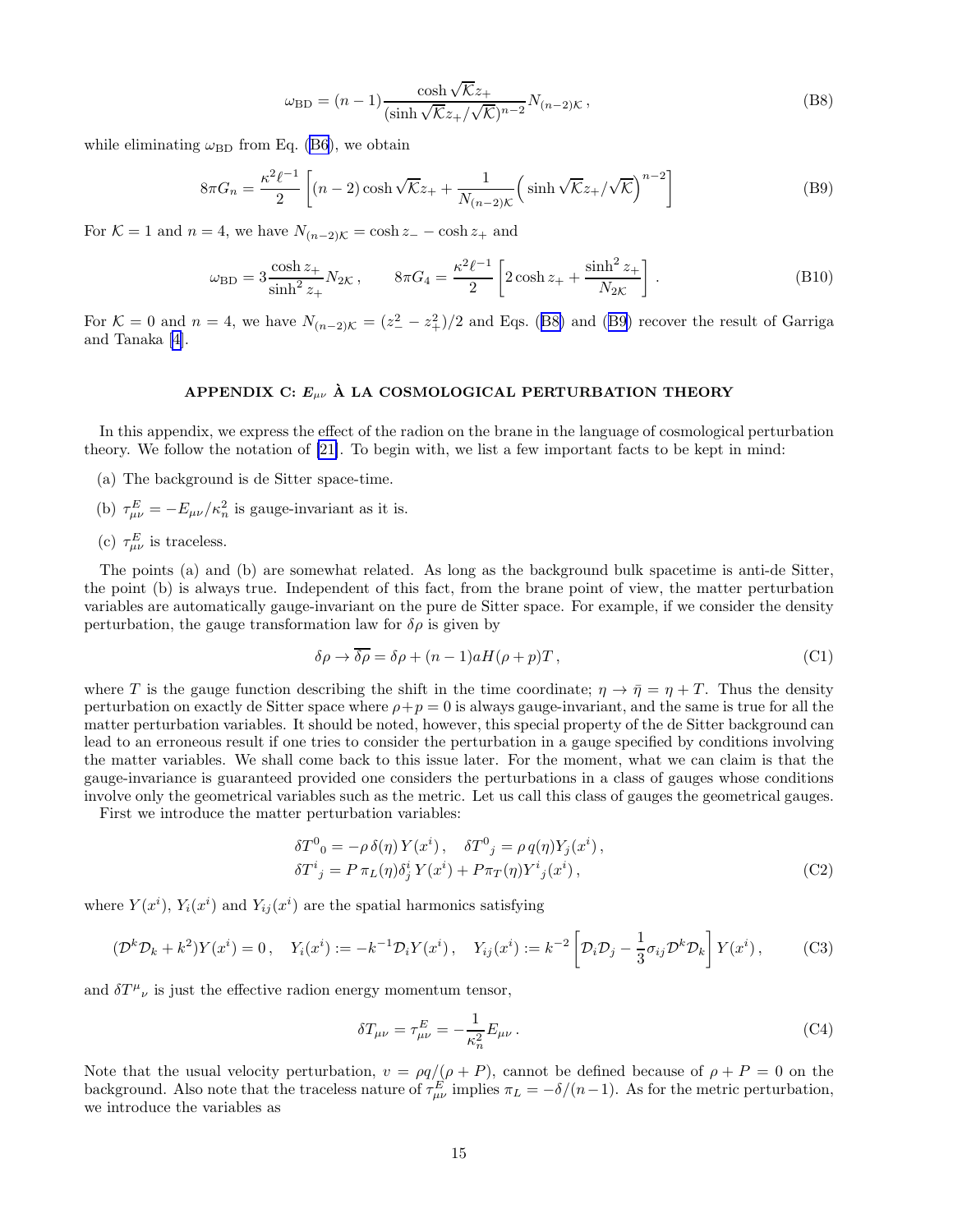$$
h_{\mu\nu}dx^{\mu}dx^{\nu} = -2a^2AYd\eta^2 - 2a^2BY_jd\eta dx^j + a^2[2H_L\delta_{ij} + 2H_TY_{ij}]dx^idx^j,
$$
\n(C5)

where we have chosen the spatially flat chart of the de Sitter space.

As noted above, the choice of gauge is irrelevant as long as we choose a geometrical gauge. The perturbation equations are then derived by simply writing down the energy momentum conservation law  $\delta T^{\mu\nu}{}_{;\nu} = 0$  on the unperturbed background. Therefore, for definiteness, let us choose the Newton (or longitudinal) gauge in which the shear of the constant time hypersurfaces vanishes, i.e.,  $k^{-1}H'_T - B = 0$ , and denote the matter variables in this gauge as

$$
\delta = -(n-1)\pi_L = \Delta_s, \quad q = Q_s, \quad \pi_T = \Pi.
$$
\n(C6)

Adopting the scale factor a as the time variable, we find

$$
a\frac{d}{da}\Delta_s + n\Delta_s = -\frac{k}{aH}Q_s\,,\tag{C7}
$$

$$
a\frac{d}{da}Q_s + nQ_s = \frac{k}{aH}\left(\frac{1}{n-1}\Delta_s + \frac{n-2}{n-1}\Pi\right). \tag{C8}
$$

These equations can be combined to give a second order equation for  $\Delta_s$ ,

$$
a^2 \frac{d^2}{da^2} \Delta_s + 2(n+1)a \frac{d}{da} \Delta_s + \left(\frac{1}{n-1} \frac{k^2}{a^2 H^2} + n(n+1)\right) \Delta_s = -\frac{n-2}{n-1} \frac{k^2}{a^2 H^2} \Pi.
$$
 (C9)

We see from the above equation that if there were no anisotropic stress  $\Pi$ , then  $\Delta_s \propto a^{-n}$  or  $a^{-(n+1)}$  after horizon-crossing. However, in the present case, we have  $\Pi \propto k^2 a^{-2} \psi \propto ka^{-1}$ . This slow decay rate of the anisotropic stress acts as a source to the energy density  $\Delta_s$ . With  $\Pi \propto ka^{-1}$ , the right hand side of Eq. (C9) behaves as  $k^3a^{-5}$ , which implies  $\Delta_s \propto k^3a^{-3}$  (for  $n > 3$ ). The behavior of  $Q_s$  is found as  $Q_s \propto k^2a^{-2}$ . To be a bit more precise, the leading order behaviors of  $\Delta_s$ ,  $Q_s$  and  $\Pi$  are given by

$$
\Delta_s = -\frac{C}{(n-1)(n-3)} \left(\frac{k}{aH}\right)^3, \quad Q_s = \frac{C}{n-1} \left(\frac{k}{aH}\right)^2, \quad \Pi = C\left(\frac{k}{aH}\right),\tag{C10}
$$

where  $C$  is a constant. These results are of course fully consistent with those obtained in the main text, Eq. [\(4.15](#page-7-0)). Thus one may say that this unusual behavior of  $\Delta_s$  is caused by the large (though decaying) anisotropic stress.

It is instructive to re-express the above result in the so-called comoving gauge in which the  $\eta$  =constant hypersurfaces are chosen in such a way that

$$
\delta T^0{}_j = \rho \, q \, Y_j = 0 \,. \tag{C11}
$$

Note that this condition involves the matter variable  $q$ . A peculiarity of the comoving gauge is that the density perturbation in this gauge is not equal to  $\Delta_s$ , although the matter perturbation variables should be gauge-invariant on the pure de Sitter space-time as noted above. The density perturbation on the comoving hypersurface,which we denote by  $\Delta$ , is related to  $\Delta_s$  as [[21\]](#page-16-0)

$$
\Delta = \Delta_s + (n-1)\frac{aH}{k}Q_s \,. \tag{C12}
$$

One immediately sees from Eq. (C10) that the  $Q_s$  term dominates and the leading order behavior of  $\Delta$  is given by

$$
\Delta = C \frac{k}{aH},\tag{C13}
$$

which decays much slower than  $\Delta_s$ . The cause of this seemingly inconsistent result is the comoving gauge condition (C11) which forces q to be zero. As q is a gauge-invariant quantity, this condition would never be fulfilled and thus the comoving slice does not exist. In fact, it is straightforward to show that all the metric perturbation variables are ill-defined in the comoving gauge. Therefore, although the variable ∆ is well-defined as in Eq. (C12), this  $\Delta$  does not represent a density perturbation in any gauge.

Let us analyze the behaviors of the metric perturbation variables in the Newton gauge. Although not essential, for simplicity, we take  $H_T = 0$  which implies  $B = 0$ . We denote the metric variables in the Newton gauge by